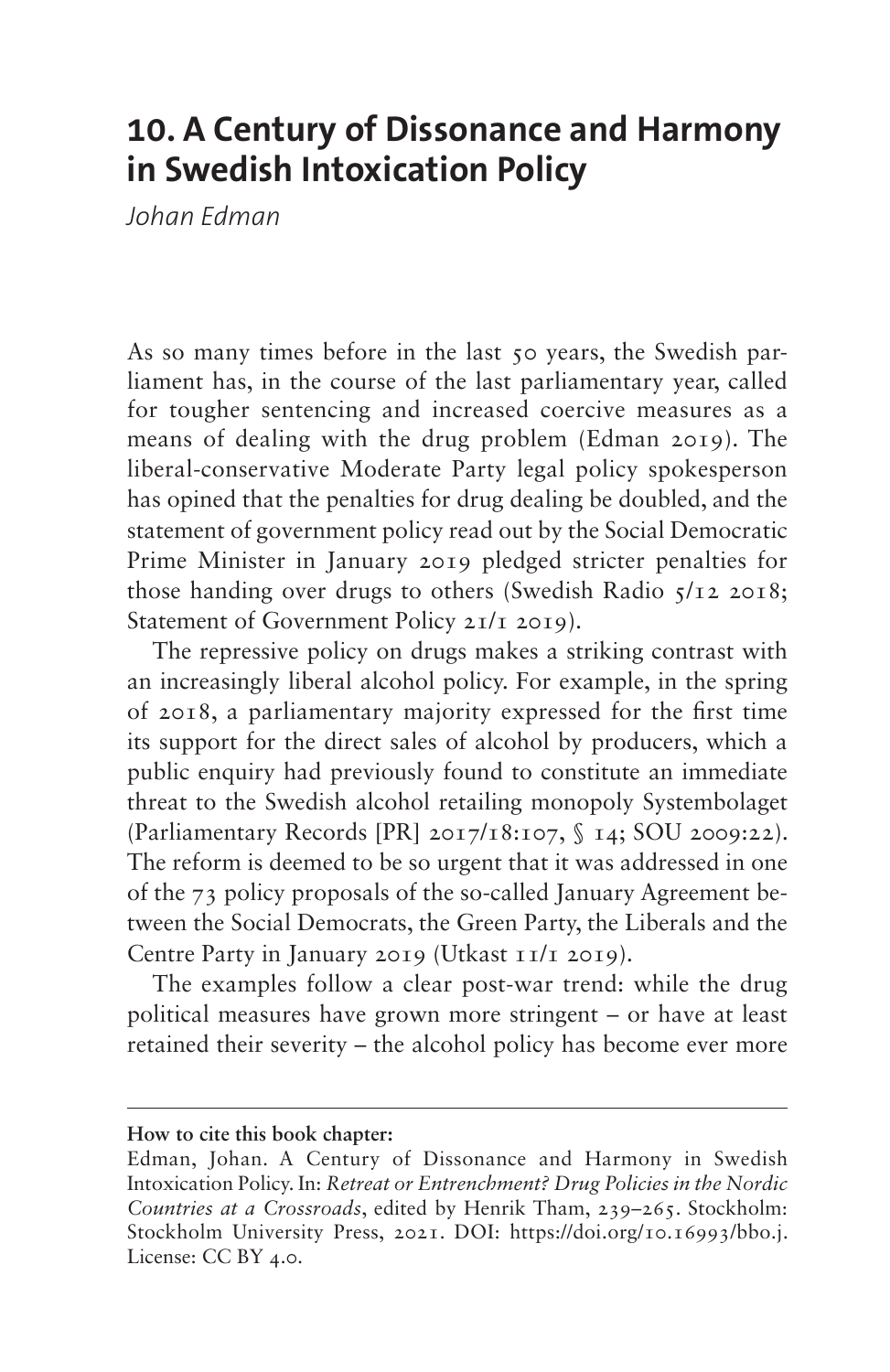liberalised. By discussing the dissonance within the Swedish intoxication policy – both between alcohol and drug policies, and between the conceptual understanding of intoxication problems and the implemented intoxication policies – I seek to promote a greater understanding of the current alcohol and drug policies. The examples come from the societal debate on and management of intoxication in Sweden over the last 100 years, and the study is empirically based mainly on official reports and parliamentary material. By way of conclusion, I will speculate about the direc-tion of the intoxicant policy in the future.<sup>[58](#page-1-0)</sup>

Let me first introduce a conceptual definition and make a demarcation. *Intoxicant* policies do not necessarily problematise the consumption of intoxicants or propose that they be restricted or banned. In Sweden, alcohol has been the subject of government regulation at least since King Gustav Vasa prohibited the manufacture of spirits in the mid 1500s based on arguments that mainly stemmed from the state-builder's national economic vision: the grain was to be preserved for food only. The sparse alcohol political measures during the following 300 years serve to illustrate various government objectives. The national economy, at times questions of public order, but most of all the state needs for revenue from the manufacturing or monopoly taxes on spirits, have taken centre stage. For example, when Queen Kristina introduced the first manufacturing taxes on spirits in 1638 it was in aid of the state's coffers. The plans of prohibiting the distilling of spirits for home consumption in 1718 were also the result of the need to strengthen the public finances in a country almost ruined by the wars of King Karl XII (Edman 2016a).

The focus here is on what I have chosen to call the Swedish *intoxication* policy. This refers to the public and political discussions about and proposals to solve problems that arise from intoxication from narcotic preparations and/or alcohol. Intoxication policies can cover phenomena explained by intoxication, such as

<span id="page-1-0"></span><sup>&</sup>lt;sup>58</sup> This chapter is a revised version of the previously published contribution in the yearbook of the Riksbankens Jubileumsfond, The Swedish Foundation for Humanities and Social Sciences: Edman, J. (2019). Drogerna: den nya berusningspolitiken. In J. Björkman & P. Hadenius (Eds.), *Det nya Sverige*, Göteborg & Stockholm.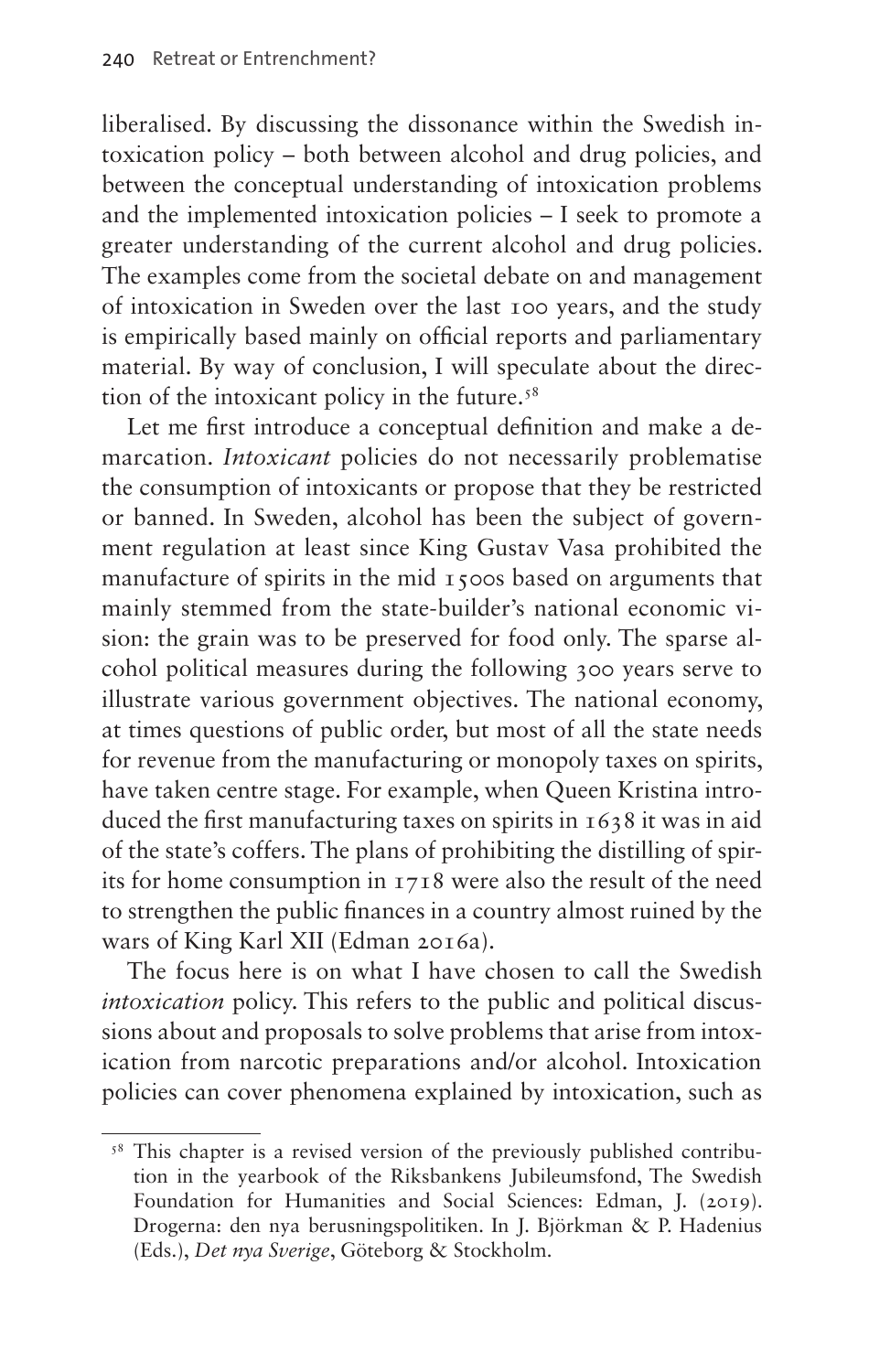ill health or intoxicant-related mortality, or pertain to a dependence on an intoxicant irrespective of other consequences. While the lamentable effects of intoxication are an indirect point of departure in intoxication political measures, these policies can also come down to entirely different things (Yokoe 2019). Most questions lend themselves to being used in intoxication policies and, as we shall see, a range of societal issues have been discussed with intoxication as a political tool.

## **Alcohol Political Prologue**

As alcohol has been the culturally and historically established intoxicant, it is possible to trace descriptions of intoxication political problems far back in time. For example, the Book of Proverbs (compiled in the sixth century BCE) of the Old Testament contains stories about the dangers of kings' drunkenness: 'lest they drink and forget what has been decreed, and deprive all the oppressed of their rights' (Book of Proverbs 31:5). What follows a few lines down is the image of less fortunate people that 'drink and forget their poverty and remember their misery no more' (Book of Proverbs 31:7). These two early examples of intoxication policy crop up regularly when intoxication is to be illustrated. It is in these terms that Friedrich Engels  $(1845)$ , for example, discusses the role of alcohol as an escapist consolation in his study on the condition of the working class in England. The two Biblical stories represent viable mental models even today: the former could be translated into a *harm to others* approach, much discussed in the field of substance abuse research, while the latter could be characterised as a symptom theoretical model that extends the intoxication policy into the realm of general welfare policy (Edman 2016b).

Popular images of the darker sides of drunkenness, such as those illustrated by William Hogarth's well-known diptych *Beer Street and Gin Lane*, took shape in mid-eighteenth-century legislative controls, which specifically intended to curb drunkenness and its consequences (Hogarth's 1751 print was in direct support of the *Gin Act* from the same year). From the late eighteenth century onwards, such controls aiming at behavioural modification were complemented by a medical problem description, which has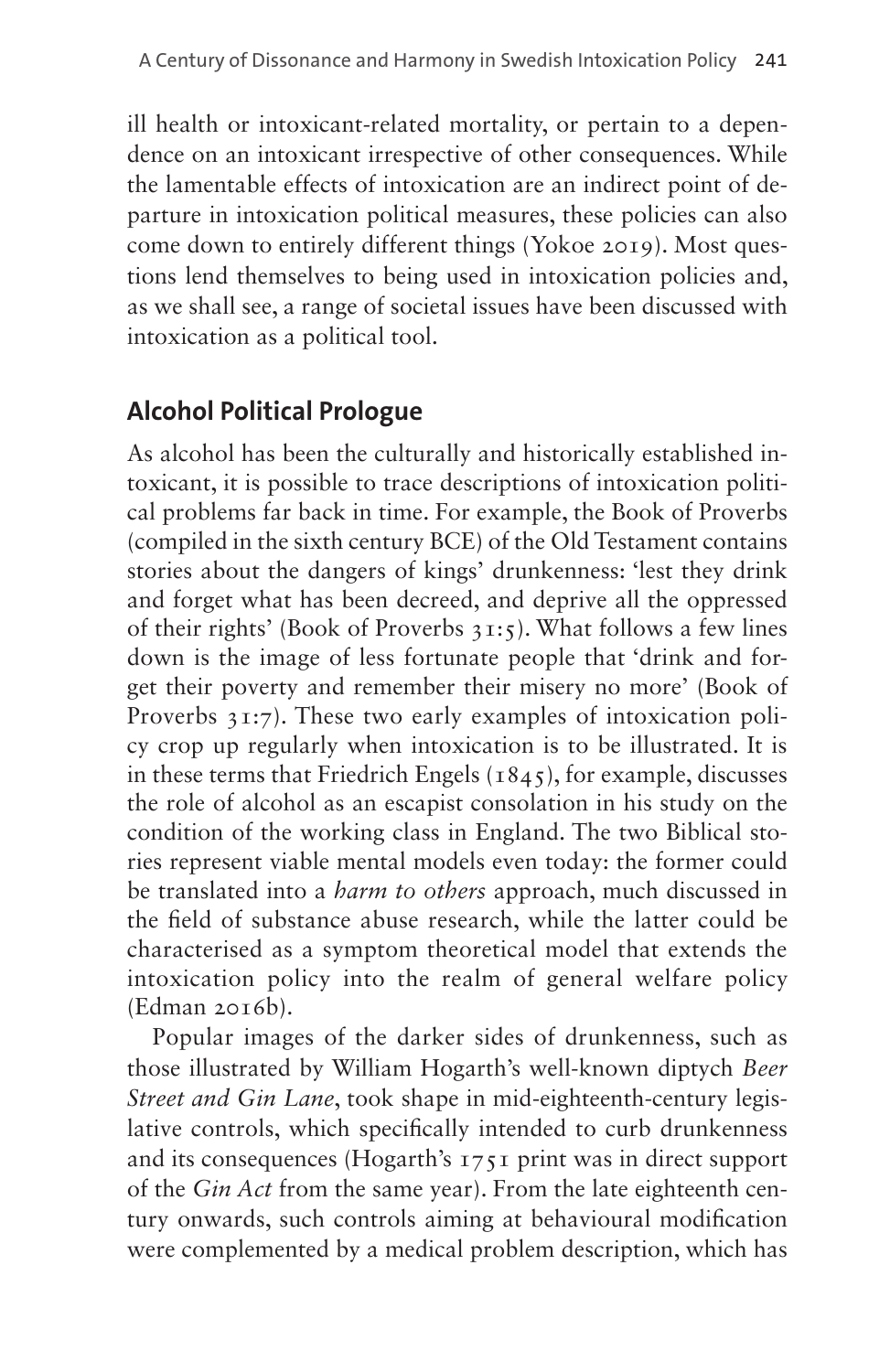exerted varying degrees of influence ever since. In their publications, the American physician Benjamin Rush (late 1700s), the British physician Thomas Trotter (early 1800s) and the Swedish doctor Magnus Huss (mid 1800s) talk about the disease of alcoholism as a defect which causes a sprain of the free will and stops the alcohol-abusing individual from making rational decisions (Levine 1978; Lundquist 1983; McCandless 1984; McLaughlin 1989; White 2004; Williams 1987).

From the mid 1800s, the religious, moral and medical opposition to alcohol consumption met under the auspices of the growing temperance movement. This transnational movement, which had both political and scientific aims, had considerable influence over national alcohol legislation and knowledge production in the field (Schrad 2007). Here, the alcohol question appears as a kind of litmus paper of modernity, where a variety of societal drawbacks were connected to the consumption of alcohol. The breadth of how the alcohol problem was constructed during the decades around the turn of the nineteenth and twentieth centuries was remarkable. Drunkenness was considered a problem in working life, within the armed forces and in traffic. The moral decay among youth was caused by alcohol, women's drinking and the threat of degeneration were connected, while female sobriety was seen as a role model. Answers were sought far and wide, from total prohibition and strict controls on alcohol sales to social reforms and sterilisations (Edman 2015; 2016c).

It is, however, at the beginning of the twentieth century that we encounter more comprehensive alcohol political programmes. The First World War hastened the development that the temperance movement had worked for, and many countries now introduced or tightened their alcohol control systems (Schrad 2010). Several countries instituted alcohol bans of some sort during or after the First World War; in addition to Russia and the United States, three Nordic countries did so too: Finland, Norway and Iceland (Edman 2018).

Total prohibition was also discussed in Sweden as the solution to alcohol consumption, which according to one of many investigative committees led to 'unhappy family situations, poverty, crime, disease, degeneration and neglect of the children'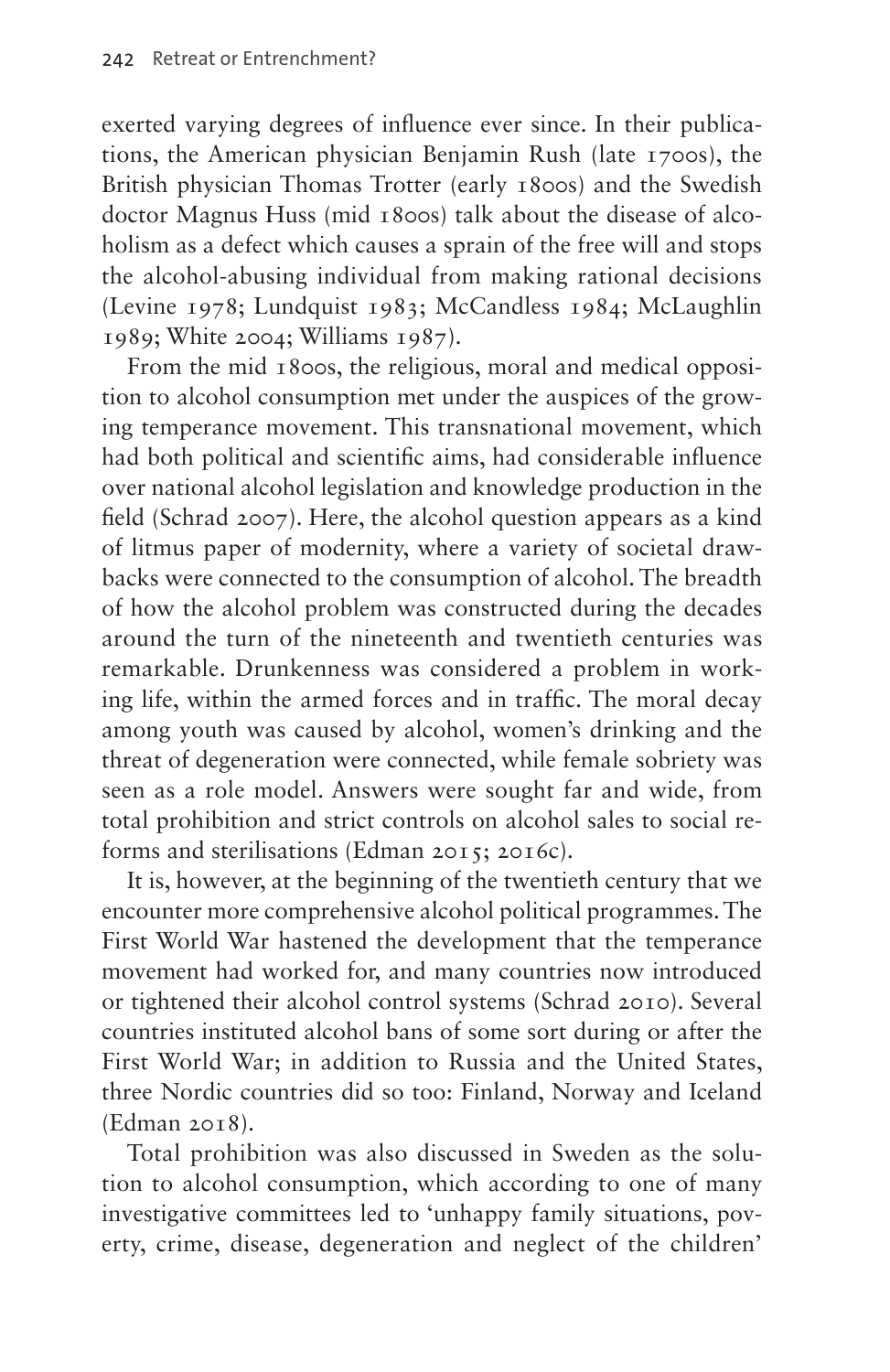(Fattigvårdlagstiftningskommittén 1911). The solution came in 1919 in the form of a rationing book (*motbok*), which regulated the selling of alcohol to individuals. Diligent citizens were given a *motbok* of their own and were allocated a controlled amount of spirits depending on their class and sex. At around the same time, Sweden also adopted treatment legislation with a focus on coercion and resocialisation.

We should note that there was a connection between the motives underpinning the politics. For example, according to the architect of the *motbok*, Ivan Bratt, who also had a great influence on the new legislation on compulsory care, people who were ill 'should be treated gently, but when it comes to alcoholics, one ought to be strict, and if one should on occasion raise one's hand against them, such heavy-handedness would not be out of place' (Alkoholismen 1927). Bratt's approach was characteristic of the Swedish alcohol political solution: the abuse of alcohol was not a disease, alcohol was not a poison, and the alcohol question should be tackled with rationing and education rather than by a total ban. This social and non-medical description of the problem was made more concrete in compulsory care, which would restore men to being diligent workers and breadwinners, and women to being virtuous wives and good mothers. The pre-war guiding light of the transnational temperance movement – hard work and the sanctity of family life – was exemplified by an expanding national action programme in the inter-war years (Edman 2004).

The focus of alcohol policy on social problems was challenged in the years following the Second World War. In the wake of, for example, the American alcoholism movement and the public opinion at home for a more humane treatment of alcohol abusers, arguments found their way onto the political agenda and into the public debate in favour of a medical understanding of the alcohol question (Edman 2020). Already in 1944, the Communist Party Members of Parliament Set Persson and Hilding Hagberg penned a motion and expressed their outrage at the fact that there were no medical resources to cure the alcohol abusers: 'alcohol legislation talks about "disease" and "treatment", but in practice converts these concepts into "crime" and "punishment"' (Lower House Parliamentary Bill 1944:310). Over the next few years, the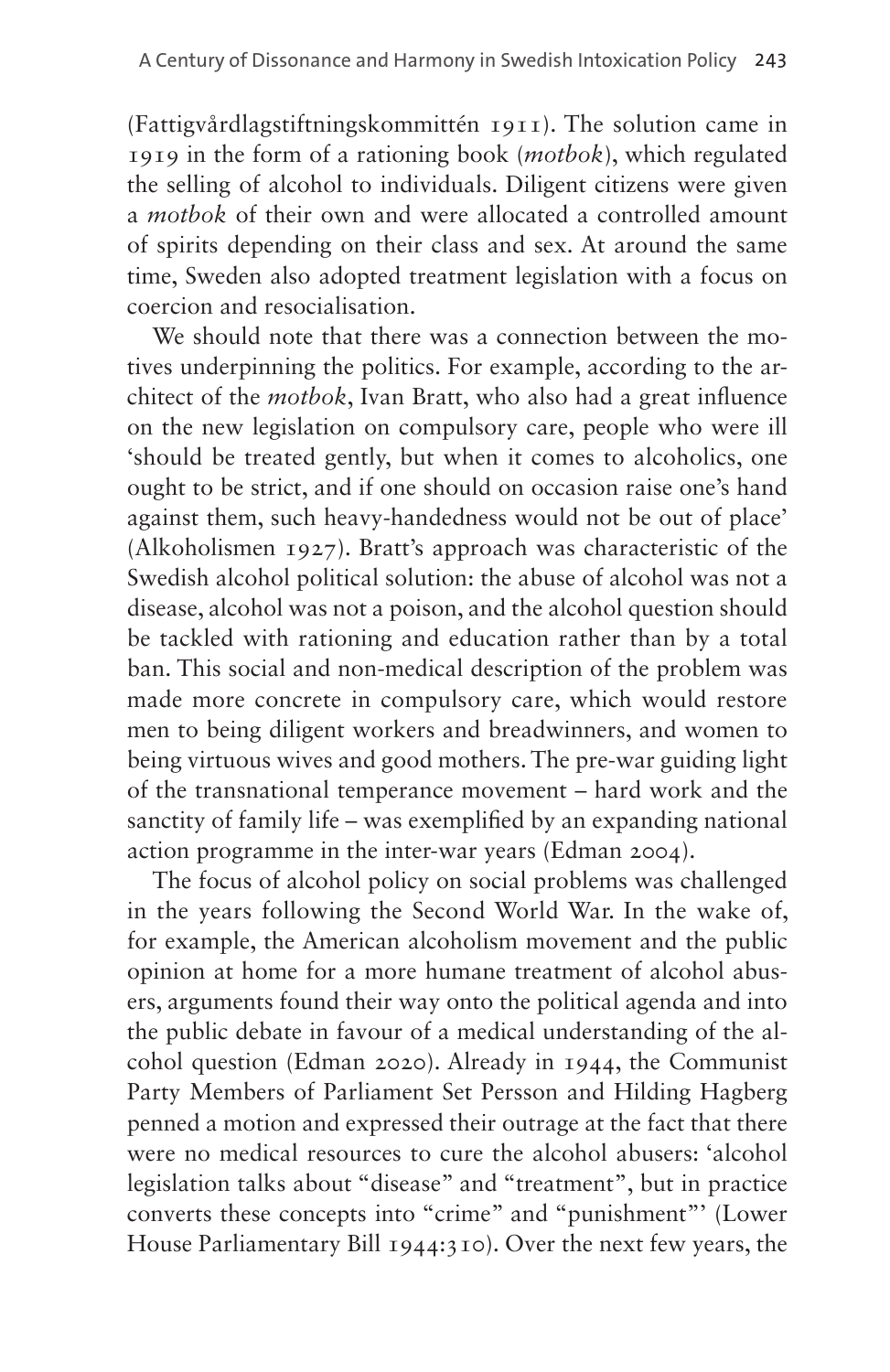disease status of alcohol abuse was discussed intensely, and the 1946 enquiry into the treatment of alcohol abuse made every effort to support the medical approach. The expectation was that a more medical view on alcohol abuse would lead to less repressive treatment (SOU 1948:23). The publication of the committee report was followed a few months later by the launch of the medical product Antabuse (disulfiram), which was expected to be the miracle cure that would change the perception of alcohol abuse and the way to treat it. It did not happen; soon the enthusiasm gave way to composed disappointment, and so one returned to the sobering pragmatism that had characterised compulsory care since the 1910s. Because doctors could not guarantee that alcohol abusers would get well, coercive measures could not be justified by the need for treatment.

But a seed had been sown, and the alcohol political reform of 1955 shifted the alcohol political motives further and wider. The rationing book was abolished at the same time as a more articulated treatment approach gained ground, and a more extensive search for the causes of the abuse – beyond the individual – also served to make the question ever more political. In 1967, a public enquiry into the care of alcohol abusers submitted its report with a fully-fledged symptom theoretical perspective: abject living conditions explained alcohol abuse rather than the other way around (SOU 1967:36; SOU 1967:37). This was also the year that a social services commission was appointed to examine the social service sector in Sweden as a whole, including the care of intoxicant abusers (SOU 1974:39; SOU 1977:40). This group now encompassed drug users, too.

#### **Drug Repression and Alcohol Liberalisation**

The drug issue gave rise in the 1960s to the formation of a new field of intoxication policy based on a rather different problem description. The 1960s were a turbulent time in terms of social policy, with an expanding welfare state and criticism in the face of residual poverty. A wide spectrum of issues, from substance abuse to class-based injustices, were investigated and fiercely debated. This made it possible to frame the drug problem in different, and discordant, ways.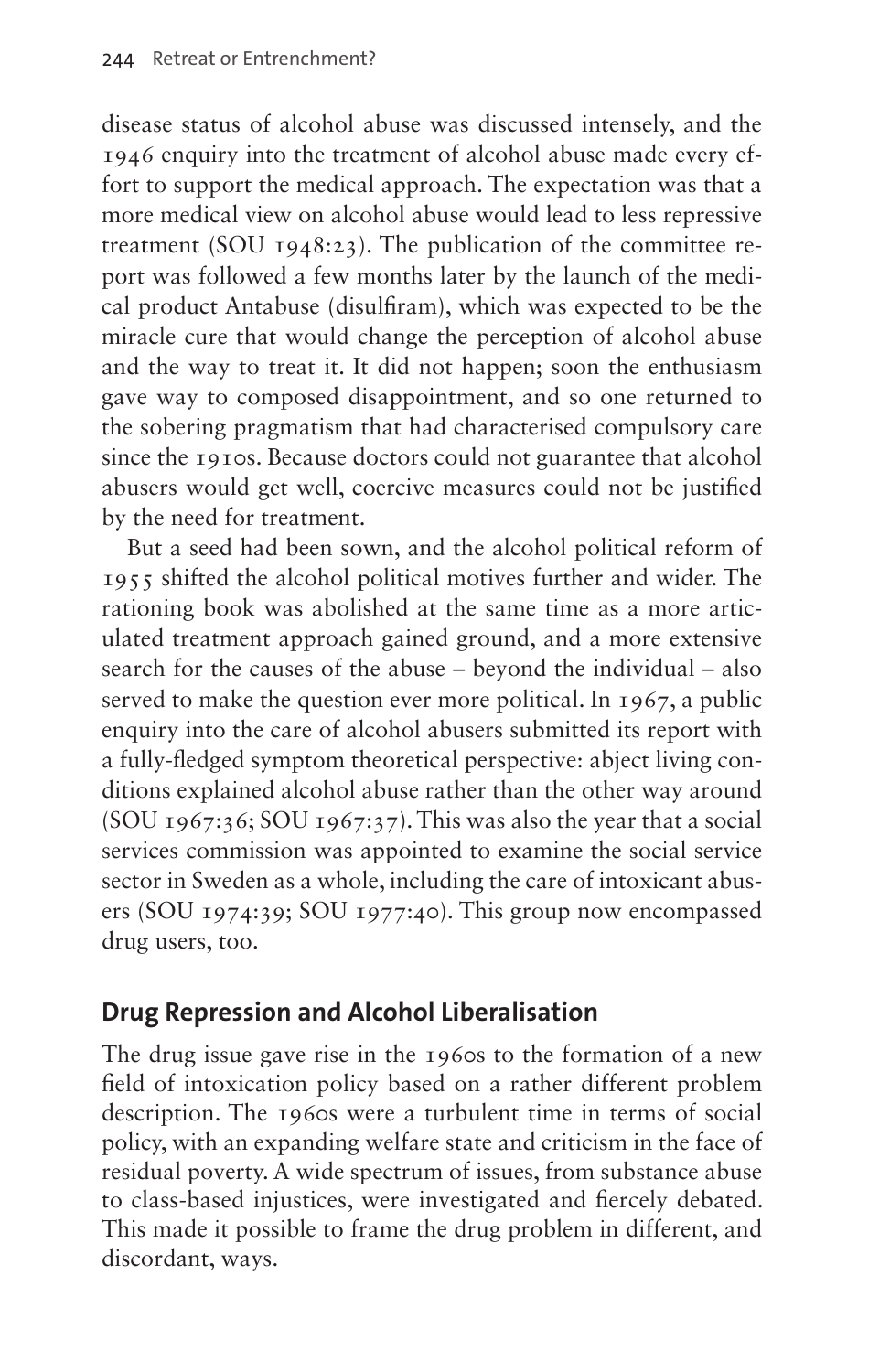In addition to the social services enquiry, a commission was appointed to investigate the very matter of drug problems, which the commissioners did in four reports covering over 1400 pages (SOU 1967:25; SOU 1967:41; SOU 1969:52; SOU 1969:53). A key question addressed was whether drug abuse could be seen as a disease or as a rational response to a dysfunctional and exclusionary society. The debate on social policy that was initiated and discussed by the social services enquiry and the commission on the care of drug users testifies to the complex nature of the question. First of all, we can detect in the 1960s a considered notion of the pressing craving as a kind of disease. This conceptual model, adopted from centuries-old argumentation on alcohol abuse, put all intoxicants on an equal footing as a result of their addictive nature. Secondly, drug problems lacked an effective cure, which could have clearly placed drug use within the medical domain. And thirdly, the issue was raised at a time when the treatment of alcohol abusers had come under fire from many different directions and when the efforts for democratic and, potentially, medical care were seen as an opportunity to ameliorate the oppressive character of compulsory care.

At the same time, such democratic passion was incongruous with notions of the drug user as an enburdened slave, since drug users who had voluntarily consented to treatment and who were themselves responsible for getting better were expected to be rational citizens capable of making their own decisions. On a political level, this conflict paved the way for ideological argumentation, which removed the focus away from the individual drug users. All parties took up the opportunity in the parliament to sketch a picture in which drugs were seen as one of the biggest societal problems – 'more dangerous than the atom bomb' – and which therefore called for exceptional measures and strict sentences (Lower House Parliamentary Record 1967:20, § 14:25).

Regardless of assurances that the parliament should stand united in the drugs question – like 'a coalition government facing the threat of war' – the description of a catastrophic situation has enabled ideological posturing (PR 1996/97:94,  $\S$  5:14). For example, the left has found that drug abuse could be explained by '[t]he commercial youth culture and the increasingly brutal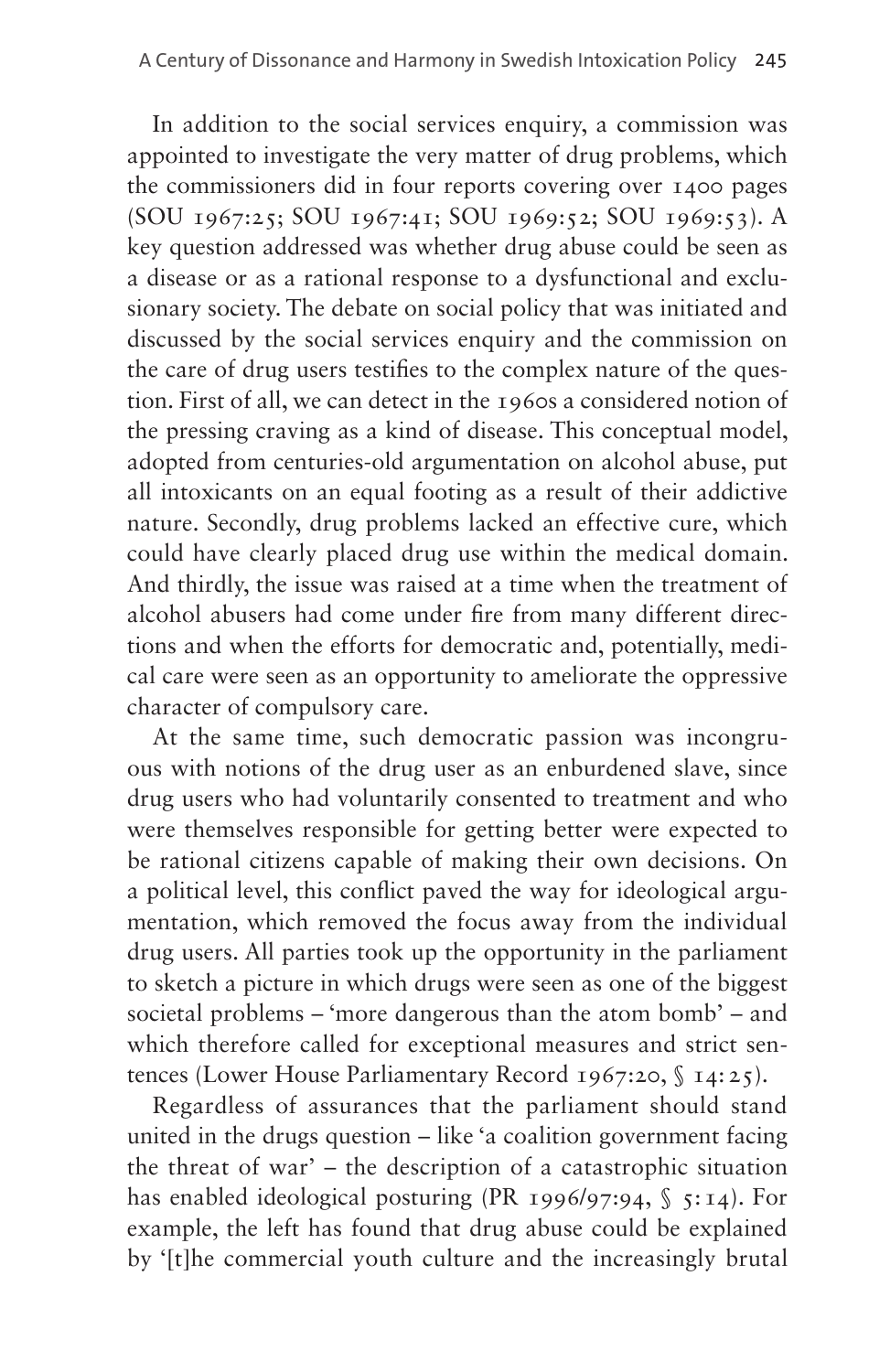market economy' [\(Parliamentary Bill \[PB\] 1997/98:So649:9](file:///C:\\Users\\tham\\AppData\\Local\\Microsoft\\Windows\\INetCache\\Content.Outlook\\ADV2A9WI\\Nordic%20drug%20policy_copy-edited_JE.docx); PB 1998/99:So258:3). The right-leaning parties have exhibited rather more conservative values and found the causes 'in our keen cadre of so-called cultural workers [who] purposely fight to wreck the homes' (PR 1971:136,  $\int$  13:34). The representatives of these parties have seen how 'satanism, for example, in practice necessitated drugs, with grave desecrations, arson attacks on churches and even murders as a result' (PR 1998/99:58,  $\$ 3:4 f.).

In fact, no question has been too far-fetched to be linked to the mighty symbol of drugs. This can be illustrated by the Centre Party MP who, at the beginning of the 1990s, strove to keep passenger traffic running on the railway line in the interior of northern Sweden. The argument was that discontinuing this traffic would lead to unemployment and thereby to drug abuse (Edman 2012). The railway line running through the north of Sweden may appear far removed from the most pressing drug problems, but not only does it prove the potent symbolic value of the drugs issue, it also helps us to see certain drug political contours. Here, the picture of the enslaving drugs has been neatly complemented by calls for penalties and compulsory care, while the symptom theorists have also been able to advocate social reforms ranging from class conflict to extended railway lines and tax cuts.

At the end of the 1960s and the beginning of the 1970s, the penalties for drug-related crime were tightened on a number of occasions, while the disease model of drug abuse was somewhat paradoxically more or less taken as a given. This is most clearly seen in the decision to locate the compulsory care of drug abusers to the psychiatric hospitals, which would not have been possible had drug abuse not been defined as a psychiatric disorder (Edman 2009). While the great social services reform was in the pipeline, compulsory care was also debated with renewed intensity. The social enquiry explicitly wielded these debates, which were also heard in the parliament, the daily press and in professional journals as well as in a range of shadow committees. Two organisations devoted to the issue of drug policy, the National Association for Aid to Drug Abusers (RFHL, Riksförbundet för hjälp åt läkemedelsmissbrukare, established in 1965) and the National Association for a Drug-free Society (RNS, Riksförbundet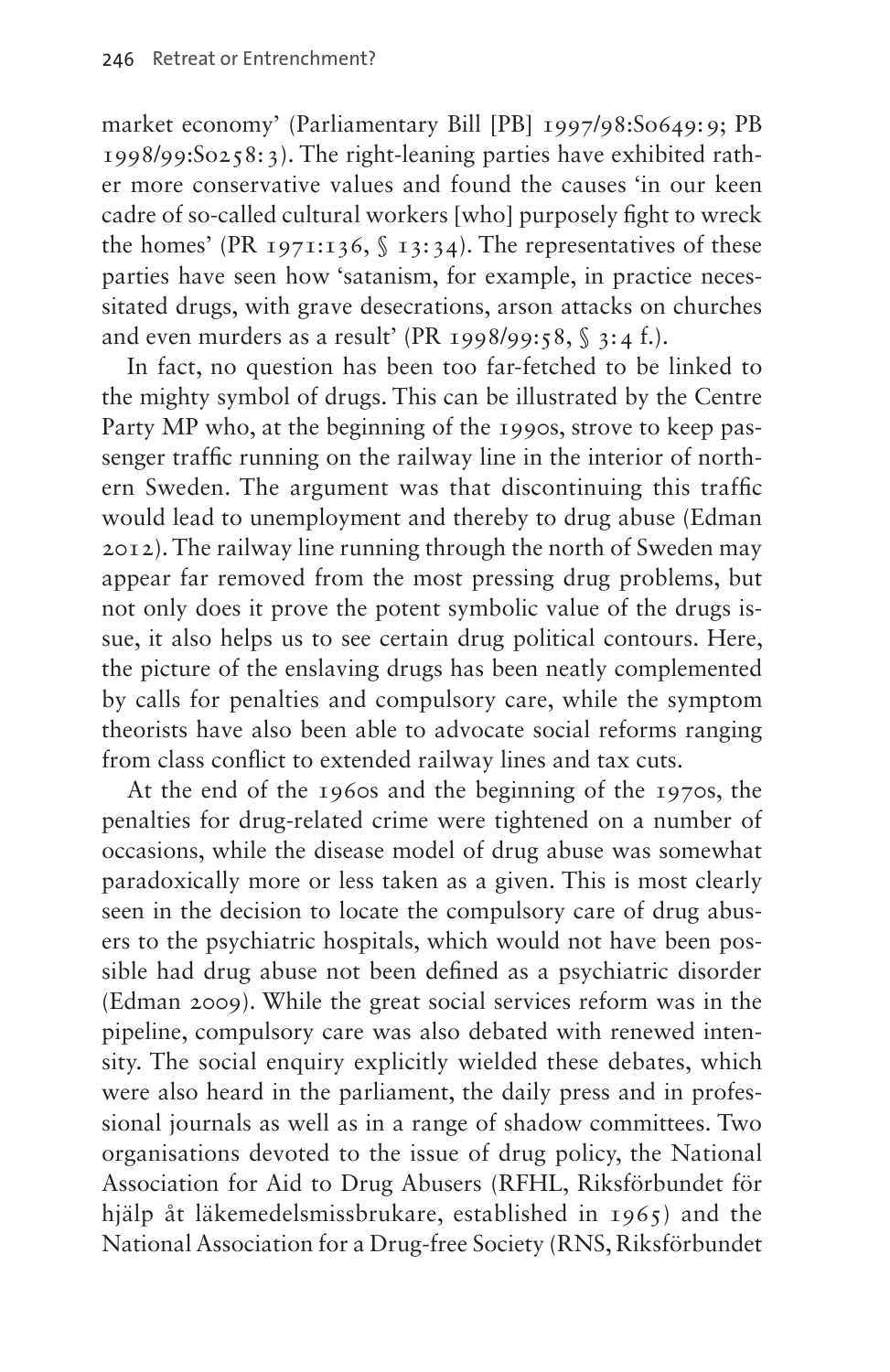narkotikafritt samhälle, established in 1969) made it very clear where the lines of conflict were drawn. The former pleaded for reduced compulsory care, the latter wanted more of it. There were thus opposite trends on compulsory care and the penalty scale in the 1970s. The coercive element was criticised in the care of alcohol abusers, and democratic forms of care and treatment were pressed for, but the tone remained harsh in the drug political debate and tougher sentencing made its way into the legislation. Both in the parliament and in the news, drugs were still among the greatest ills of Swedish society.

At the beginning of the 1980s, the compulsory care of alcoholics and drug abusers was finally concentrated under one legislation. This had been a long road and shows the conceptual scope of the field. The repressive nature of the compulsory care of alcohol abusers was much resented – and such care also discriminated against the lower classes to a greater degree. The medicalisation of alcohol abuse would admittedly have harmonised the compulsory care of alcohol and drug abusers, who had been declared as suffering from a psychiatric disorder, but this harmonisation would also create a large group of potentially mentally ill consumers of a culturally accepted substance. The alternative, to give a clean bill of health to those drug abusers who had, since the late 1960s, been committed to compulsory care on medical grounds was not unproblematic, either.

After many years and a change of government (with new directives on the enquiry), the social enquiry proposed two contradictory alternatives, one advocating compulsory care on a social basis, the other preferring compulsory care on medical (psychiatric) grounds. This politically untenable solution with two incompatible variants of compulsory care put the social service reform on hold for some years, before a new enquiry was able to dismiss 'hard-to-define abstract concepts', such as dependence, as a basis for legally secure compulsory care (SOU 1981:7:38). This is why the new law on compulsory care, the Care of Abusers Act (Lag för vård av missbrukare, LVM), came to focus on the social grounds and indicators.

During a few odd years in the early 1980s, there prevailed in Sweden the greatest convergence in the field of intoxication policy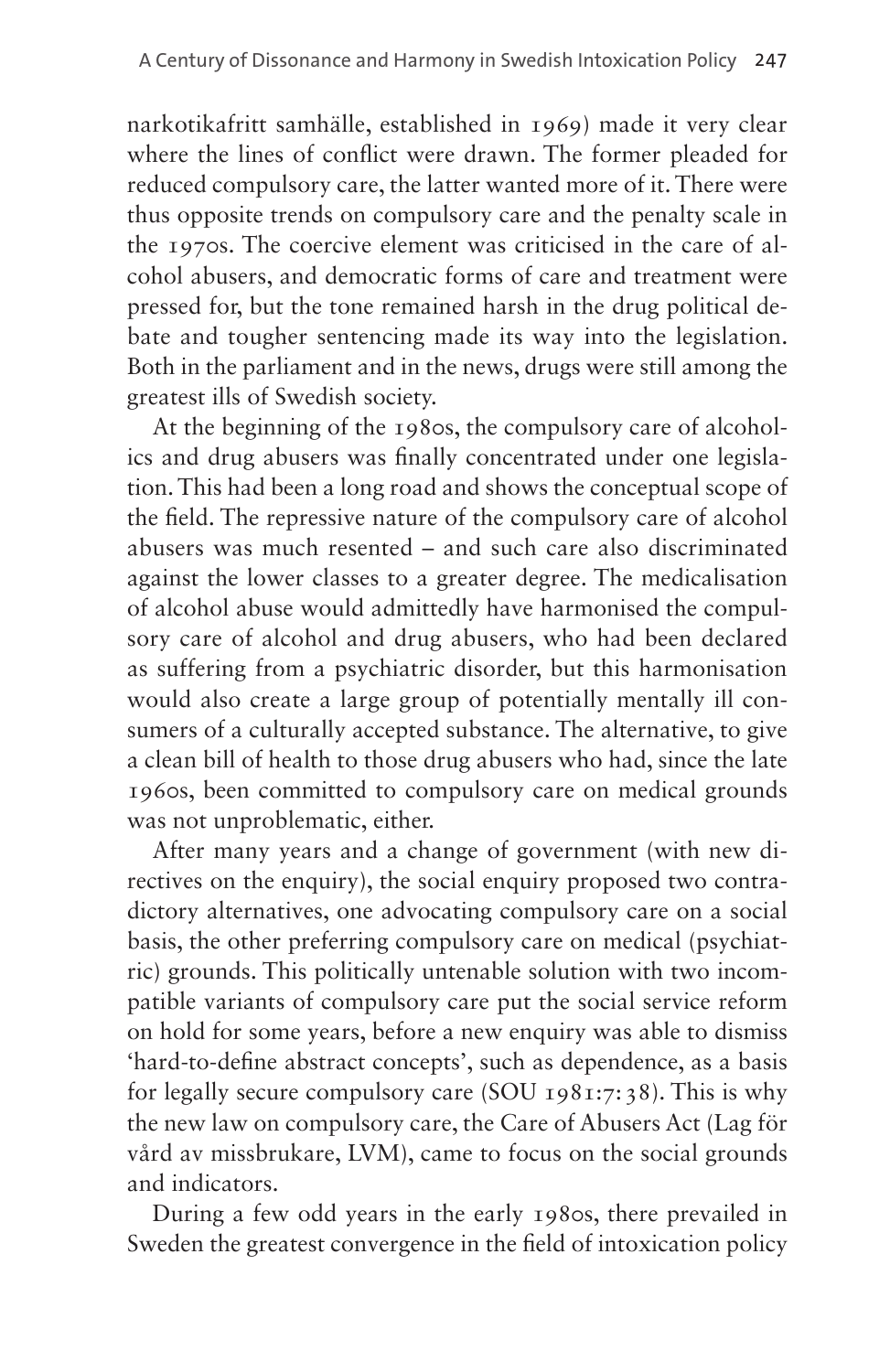since it had been expanded to also cover the drug problem. The intensive 1970s debate on the social services had placed both alcohol and drug abuse in a social context, often with symptom theoretical undertones. This was mirrored by the new legislation on compulsory care because it primarily applied to acute situations; making use of social grounds and social indicators, the law was intended to save lives and prevent serious illness. The number of people committed to compulsory care declined steadily, while the alcohol policy continued to rest on principles of solidarity, high taxes and limited availability. The availability was further limited by the decision in 1982 of the alcohol retail monopoly to keep the outlets closed on Saturdays.

The repressive drug policy, however, sent entirely different messages to the world than did the restrictive policies on alcohol. Towards the end of the 1970s, the parliament had agreed on the challenging target that 'the society cannot accept any other use of drugs than that motivated by medical needs' (Governmental Bill 1977/78:105:30; SoU 1977/78:36; PR 1977/78:160).[59](#page-9-0) Any other use was determined as abuse. At the beginning of the 1980s, the police also launched a campaign against small dealers instead of concentrating, as before, on the major drug criminals (Kassman 1998). The late 1980s also showed the first examples of a stricter care policy in conjunction with the revised law on compulsory care. The revisions were made to enable longer treatment periods and to broaden admissions criteria. Control policy was radicalised at the same juncture: not only the possession but also the use of drugs was criminalised. As of 1993, the penalty scale for this offence includes imprisonment. Previously, the drugs legislation had emphasised a difference between the drug users and drug dealers. As a result of the 1993 revision, both parties were defined as offenders (Träskman 2011).

At the same time, the alcohol policy was headed in the opposite direction, towards increased liberalisation. The development has not been straightforward; several liberalising reforms have been carried through under external pressure, mainly as a consequence

<span id="page-9-0"></span><sup>59</sup> The definition of drug use as 'any non-medical use of drugs' is already found in the report by the commission on the care of drug users (SOU 1967:25:22).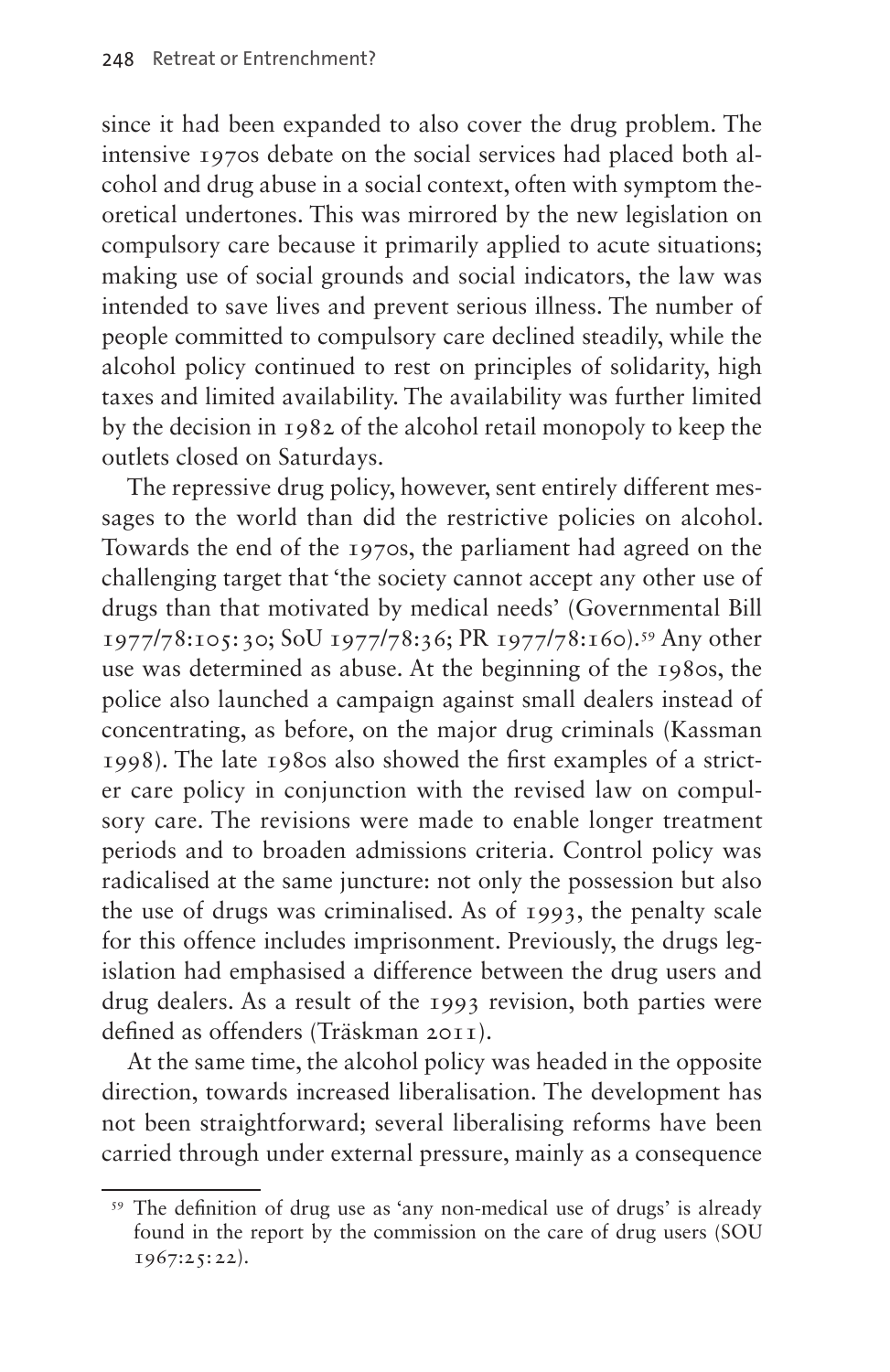of Sweden's membership in the EU since 1995. Other measures are rather more homemade and are, as such, more indicative of the political will at home. That Sweden abolished four of the five alcohol-related monopolies and allowed unlimited import for private use can be considered as stemming from its entry into the EU. Sweden has, however, avoided the radical tax cuts introduced by, for example, Denmark and Finland.

The three pillars of the Swedish alcohol policy (limited availability through the state monopoly and age limits, heavy taxation and non-profit retail trade) can therefore, despite the external pressures, be described as intact yet weakened. The pillars have been made weaker still by the Saturday opening at the Systembolaget, which was brought back in 2001. From 1992–2020, there has also been a marked liberalisation concerning the services for providing beverages: the number of permanent licences to serve alcohol has more than doubled (Folkhälsomyndigheten 2021a).

#### **Conceptual Convergence**

The current divergence between alcohol and drug policies is a bit paradoxical given the common conceptual understanding of misuse problems as diseases, which once again grew stronger from the late twentieth century onwards. Somewhat simplified, one can argue that the alcohol political medicalisation has followed the established line of reasoning promoted by the post-war American alcoholism movement. This movement saw alcohol as a necessary, but by no means sufficient, factor behind those alcohol problems which mainly emerged among certain individuals (psychologically or genetically) predisposed to developing abuse problems. The trend is not yet as pronounced in Sweden – given the Swedish tradition of social alcohol policy – but it can be detected in commission enquiries and official documents, which appreciatively, or at the very least uncritically, take medicalised international concepts as their starting point (see, for example, Folkhälsomyndigheten 2018; Socialstyrelsen 2017).

Today, substance abuse treatment is typically referred to as dependency treatment, and the latest major public enquiry in 2011 proposed that it should be possible to commit both alcohol and drug abusers to compulsory psychiatric care because it 'has been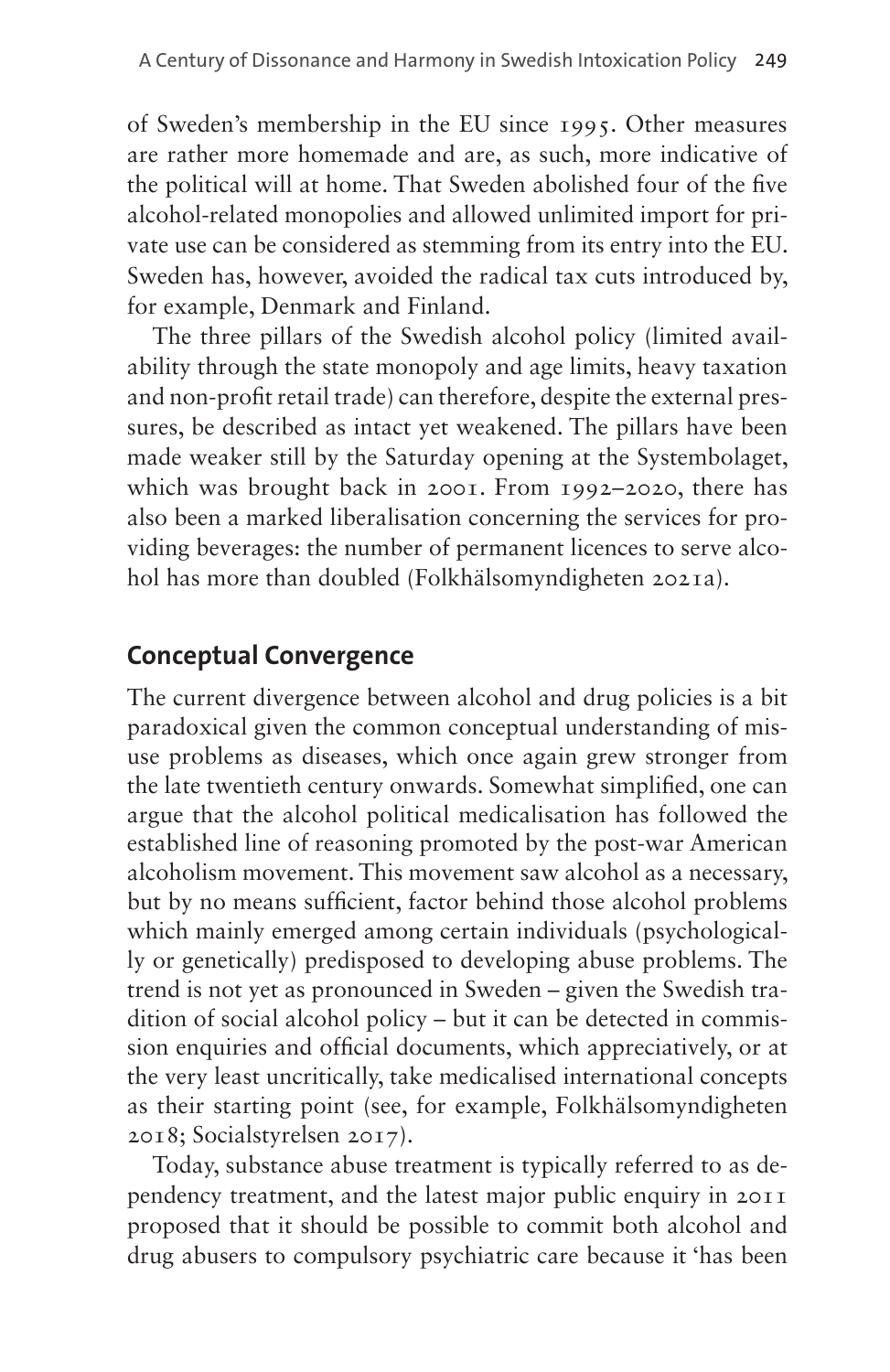shown that abuse and dependency are considered as psychiatric diagnoses, which also clearly emerges from the international diagnostic and classification systems' (SOU 2011:35:307). The commission's proposal was not adopted, which in itself speaks volumes for the intoxicant political dissonance during the 2000s. It is no problem to officially describe alcohol and drug abuse as a medical addiction, but problems arise when the premise is to be put into practice. That the difference should be a matter of degree rather than an essential difference between an ordinary consumer of alcohol and a psychiatrically ill alcohol abuser is hard to digest in the Swedish alcohol political debate. Efforts to equate the culturally familiar figure of the alcohol abuser and the less familiar character of the drug abuser already failed at the end of the 1970s, when the minority government, led by the Liberal Party, attempted this. On that occasion, the legislators put a definitive stop to committing substance abusers to compulsory psychiatric care 'whether they are mentally ill or not' (Lagrådets protokoll 27/2 1979: 395 f.). The proposal by the public enquiry in 2011 came under heavy criticism from several consultation bodies and was not addressed at a political level at all (Socialdepartementet 2012).

Sweden has so far not taken the final step towards describing substance abuse as a primarily medical question, which is also seen in the fact that substance abuse problems are dealt with by both the municipal social services and within the health care system administered by the county councils. Such shared responsibility is rare in the EU. Alcohol abusers can admittedly be viewed as ill these days, which has long been the label used for drug abusers, at least in the political debate (and in Swedish political terminology any non-medical use of drugs makes a person a drug abuser). The extension of drug political harm reduction, which has come rather late in the day and has taken the form of substitution treatment and needle exchange programmes, is one of the more concrete examples of such medicalisation (Edman 2017). Alcohol abuse is also increasingly treated with medical methods of varying effect.

Even if the social perspective continues to stand in good stead, both in legislation and politics, an internationally potent movement advocates a medicalised view on intoxication and related problems. The inspiration stems from the so-called *Brain Disease*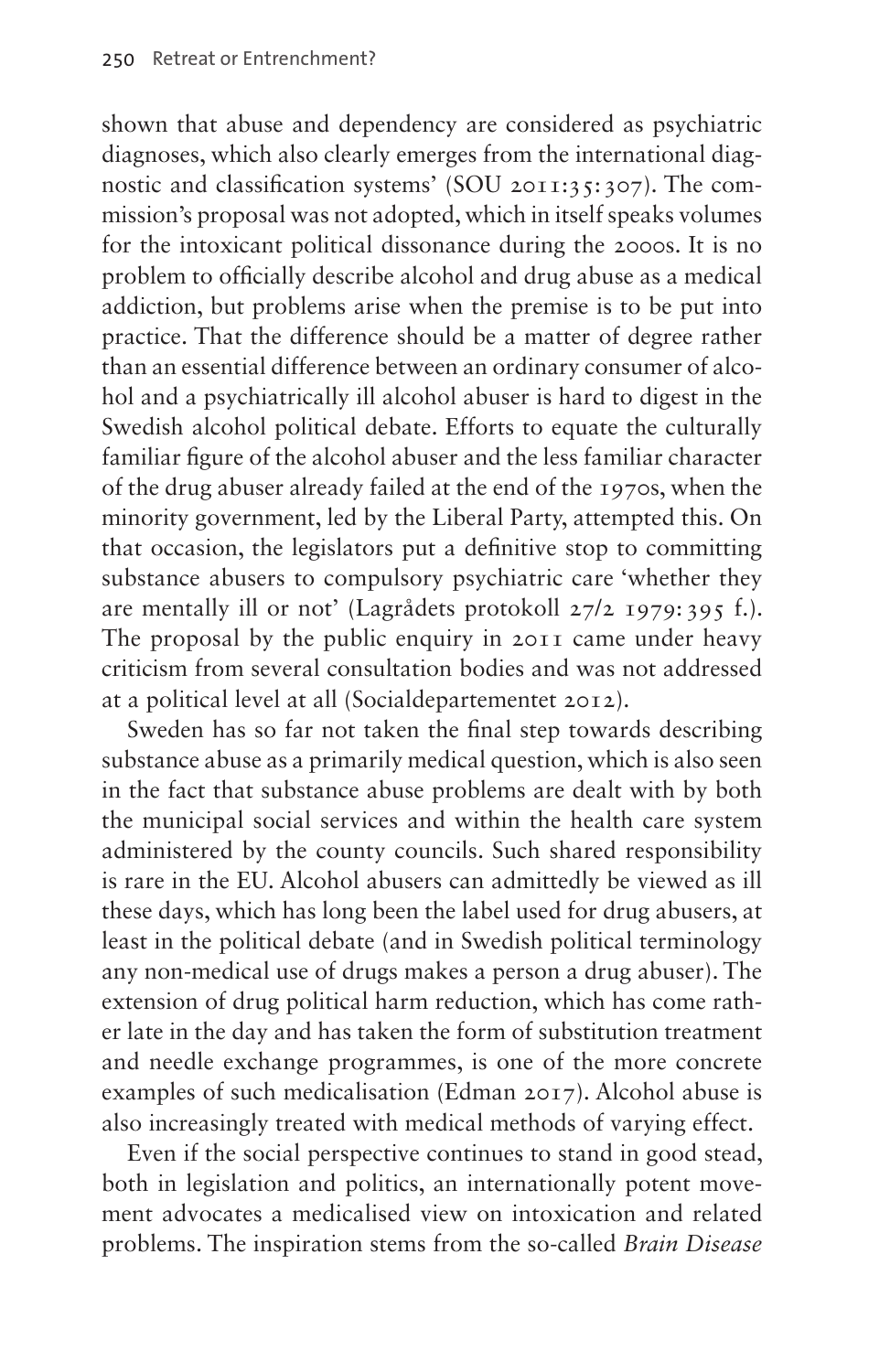*Model of Addiction* (BDMA), which seeks to explain an increasing range of human conditions and actions. The model also draws on general definitions of dependency, craving and abstinence to explain behaviours that have nothing whatsoever to do with intoxicants. These include such *behavioural addictions* as shopaholism and sex addiction (Edman & Berndt 2018). This perspective is institutionalised in the interaction between influential diagnostic manuals and a rapidly growing research field with creative operationalisations of the diagnostic criteria (Edman & Berndt 2016).

The question is whether this broadened biomedical problem description could lead towards revitalised harmony within intoxication policy. For example, could the equation in a biomedical sense of alcohol and drugs pave the way for liberalised drug policies, which would deal with the disease of addiction with care and treatment instead of trying to contain it with penalties? One example of a more care-oriented approach comes from Portugal, where decriminalisation and major investments in addiction treatment have reduced drug-related morbidity and mortality (Hughes & Stevens 2010). Norway, among others, has shown interest in changing its drug policy in line with the Portuguese model (Johnsen 2017). So far, there are no real signs of Sweden following that path, even if we have seen some tendencies in that direction lately, with lawyers publicly advocating decriminalisation of drug use and a less confrontational media debate on drug issues (Avkriminalisera 2019; Ekdal och Ekdal 2019). At the time of writing, the Swedish parliament's social committee has also unanimously invited the government to evaluate the Swedish drug policy to make sure that it is 'consistent with the requirements of evidence-based care, proven experience and harm reduction', but it is also stated that any reform should take a 'continued restrictive drug policy' as its point of departure (SoU 2019/20:7: 29). In a rather blatant attempt to avert decriminalisation of drug consumption, the Swedish social minister has, however, preceded any evaluation by stating that decriminalisation is not on the agenda (Thurfjell 2020). Policy-based evidence still has the upper hand over evidence-based policy.

Things may happen, but at a slow pace. The diagnostic culture has united the field conceptually, but this has not yet led to any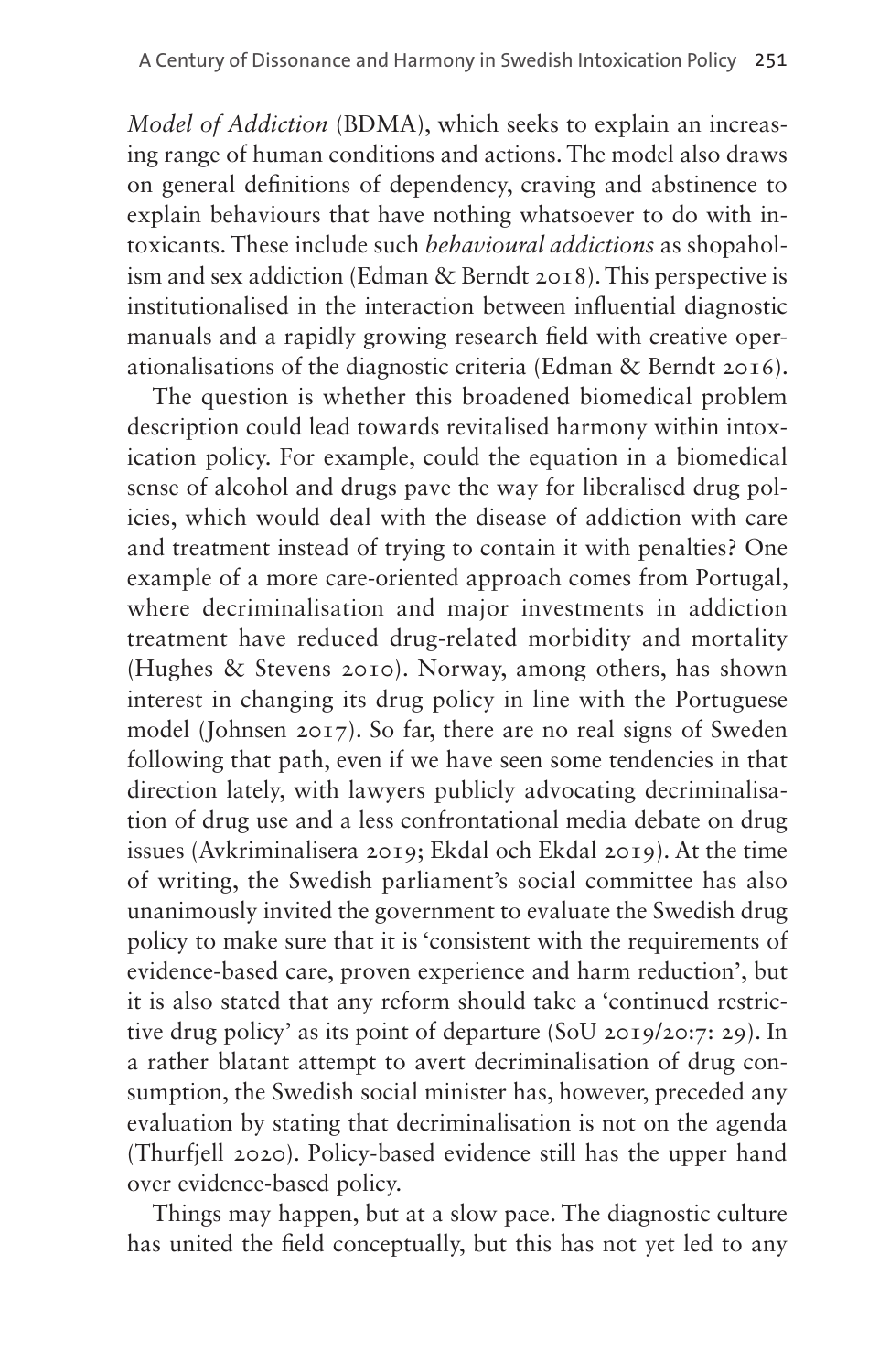liberalisation of the Swedish drug policy. In the popular understanding of intoxication problems, addiction diagnoses of alcohol versus drug consumption also play rather different roles: the brain disease of narcomania is a challenging nightmare scenario, justifying repressive measures, while alcohol addiction fits in with the liberal alcohol policy and is the basis of voluntary treatment forms for a better-off clientele that should learn moderation rather than abstinence (Zaitzewsky Rundgren 2013). This intoxication political dissonance also shows that this is still, to a great degree, a question of class politics. Drug policies were formulated in the 1960s as an official response to the increasingly evident abuse of narcotics and medications. The working-class youth that gave a face to the drug problem served as a wry reflection of the diligent citizen, and much of the treatment also aimed at social rehabilitation and an orderly life (Edman & Olsson 2014). The care and treatment of alcohol abusers has provided this classbased education ever since the early 1900s, and even today those committed to compulsory care are clearly a socioeconomically disadvantaged group (SiS 2018). The trend is also seen in the public health-driven prevention work: for example, research within *prevention science* promotes individualised solutions to problems that could otherwise be construed as structural (Roumeliotis 2016). This understanding of the substance abuse problems neither hinders tougher sentencing for drug offences nor spoils a merry occasion of direct sales of alcohol by producers.

The post-war model of addiction has admittedly conceptualised alcohol as an unhealthy intoxicant, but the core of the phenomenon has been placed within certain alcohol users. While this solution satisfies the idea of care and treatment, it does not challenge the great alcohol-consuming public or strong capital interests. If the site of the dependence was the very substance instead, the political implications would be entirely different. This is, for instance, the case with tobacco, since nicotine addiction almost without fail has been discussed as a property of the substance. The very idea of there being a group of people predisposed to heavy tobacco use has, in fact, been condemned as 'ludicrous' by a researcher in this field (Nordlund 2005:337). The fact that we consume roughly the same amount of alcohol now as we did in the mid 1970s, while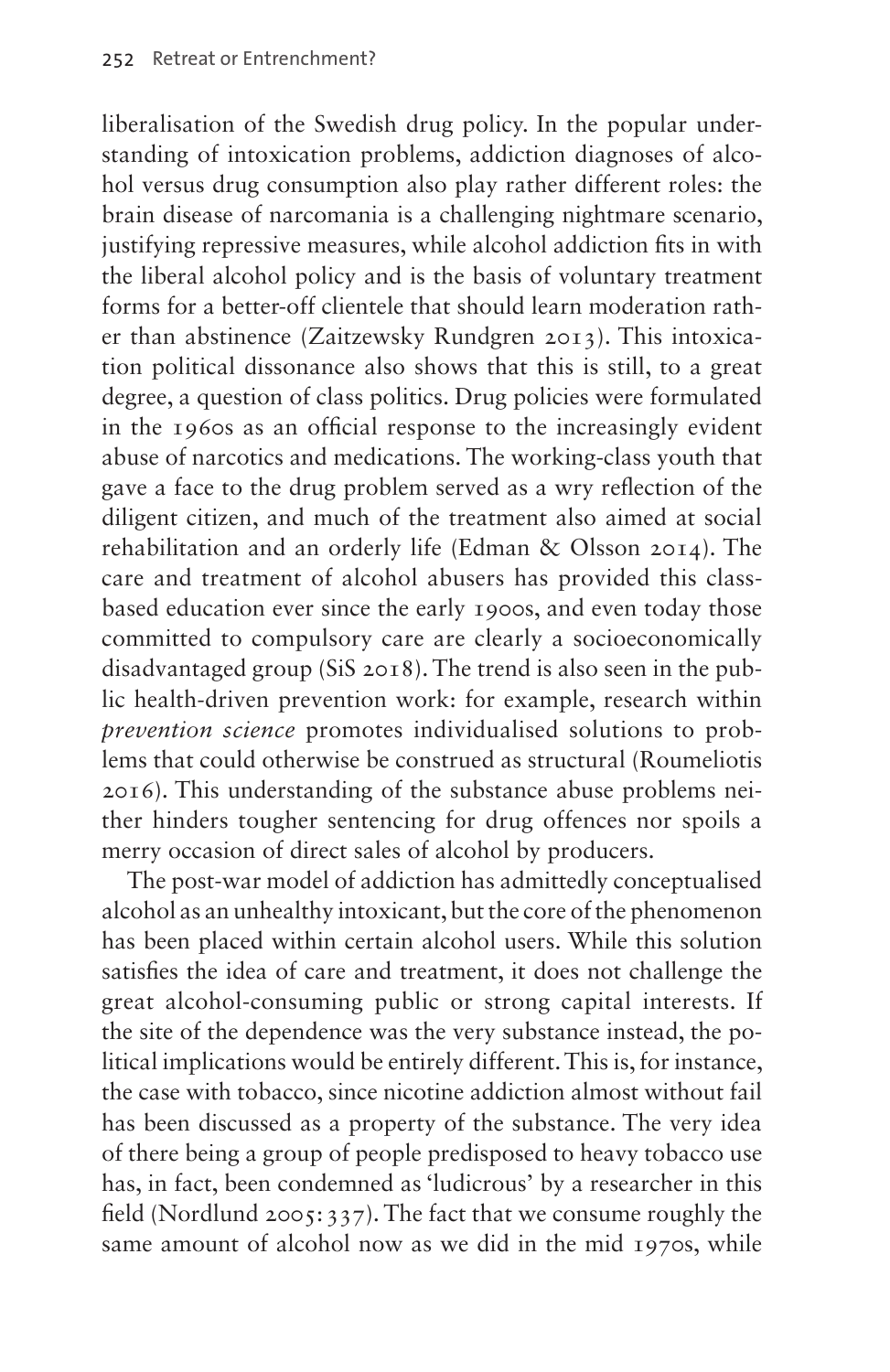smoking has declined radically, shows the importance of choosing the right explanatory model as policy support (Edman & Berndt 2020). Drugs may have been banned long ago, but they share the tobacco model of addiction. If we avoid seeking consistency in the increasingly biomedicalised intoxication policy, it is perfectly possible that this dissonance will go on to thrive.

## **Where Are We Heading?**

The different constructions of alcohol and drug use run like a red thread through what can be described as the dissonance of the Swedish intoxication policy. The recurring ambition to politically adopt an umbrella concept for intoxication, to find a lowest common denominator for the problem area, whether that be social inequality or medical dependence, has so far not led to equal treatment of alcohol and drug users. The political construction of the problem is much too distinct, which then drives radically different political control measures. At one point, alcohol was the dangerous intoxicant – so dangerous that it was almost prohibited. Since the 1960s, the drugs have assumed this role and are often described as among the greatest social problems. The policy dissonance is, regardless of the conceptual harmonisation, evident in the latest governmental alcohol and drug strategy, for example. Even though it is acknowledged that the regulation of substances differs, alcohol and drug misuse are both described as dependency. However, the policy goals are divided: to 'limit the harm of alcohol' versus create a 'drug-free society' (Regeringens skrivelse  $2015/16:86:6 \& 10$ ).

Where does this leave us, then; are drugs not vastly more dangerous than alcohol? A soiled heroin needle in a public toilet does, unarguably, appear riskier than a glass of rosé on a nice terrace. But how accurately do these stereotypical images portray the reality? 'Drugs' is a generic collective term for everything from khat and marijuana to crack and heroin. The reluctance in Swedish politics to divide narcotic preparations into light and heavy drugs masks this effectively. This is a part of the Swedish zero-tolerance policy on drugs, a political doctrine that has brought governments of various hues together since the 1970s. The same zero tolerance has also bred a political reluctance to make a commitment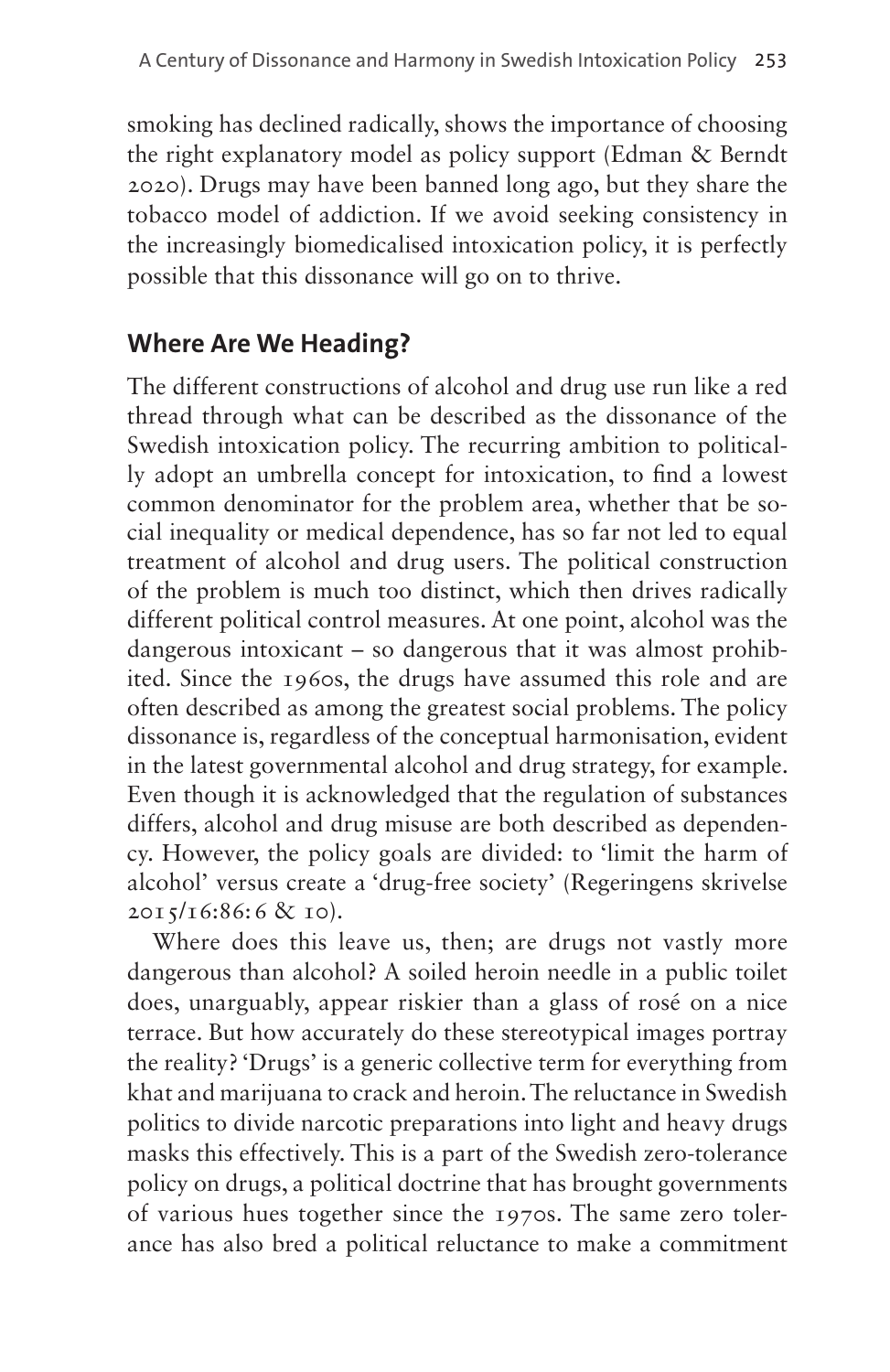to substitution treatment, needle exchange programmes and other efforts that could make the drugs less dangerous. These measures have therefore come late because of a fear of legitimising drug use: 'To give needles to drug addicts for free is like giving an alcoholic a bottle of whisky once a month in a spirit of rehabilitation', as a right-wing politician formulated it at the beginning of the 2000s (PB 2005/06:So523).

Researchers tend to talk about control damage, that is, the damage and consequences caused by the ban and the repression itself, which are then often used as a pretext for tough and repressive measures. But it is possible, also without talking about control damage, to question the absolute hierarchy of harm that justifies long prison sentences for dealing light drugs while allowing ever more licences to serve alcohol in nice comfortable surroundings. According to the British neuropsychopharmacologist David Nutt, it is difficult, on the whole, to derive drug control from the harmful effects of the substances. He claims that it is not necessarily the most dangerous intoxicants that come under the most restrictions. Like Sweden, Great Britain has a relatively restrictive drug policy and a liberal alcohol policy. However, Nutt estimates that the harmful effects from alcohol and tobacco are higher than, for example, harms from cannabis, LSD and ecstasy (Nutt, King, Saulsbury & Blakemore 2007).<sup>60</sup> This message was emphasized when Nutt (2009), as the chair of the British government's Advisory Council on the Misuse of Drugs, scored rhetorical points by describing ecstasy as less harmful than horseback riding (or rather *addiction to horseback riding*, cleverly termed as 'equasy'). This did not lead to any revision of British drug policy but only to Nutt being sacked as chair of the council (Tran 2009). It is plainly obvious that culture and history, as well as downright prejudices about drugs and intoxicants, play a part in the legislation – also at a time when evidence is called for before political decisions are taken.

The weak relationship between an intoxicant's harmfulness and the societal responses to it have also been examined in a

<span id="page-15-0"></span><sup>60</sup> A commission appointed by the British government had already found in 1969 that alcohol was more harmful than cannabis, which was also reported in Sweden (see, for example, 'Cannabis ej lika farligt som alkohol', *Dagens Nyheter*, 9/1 1969).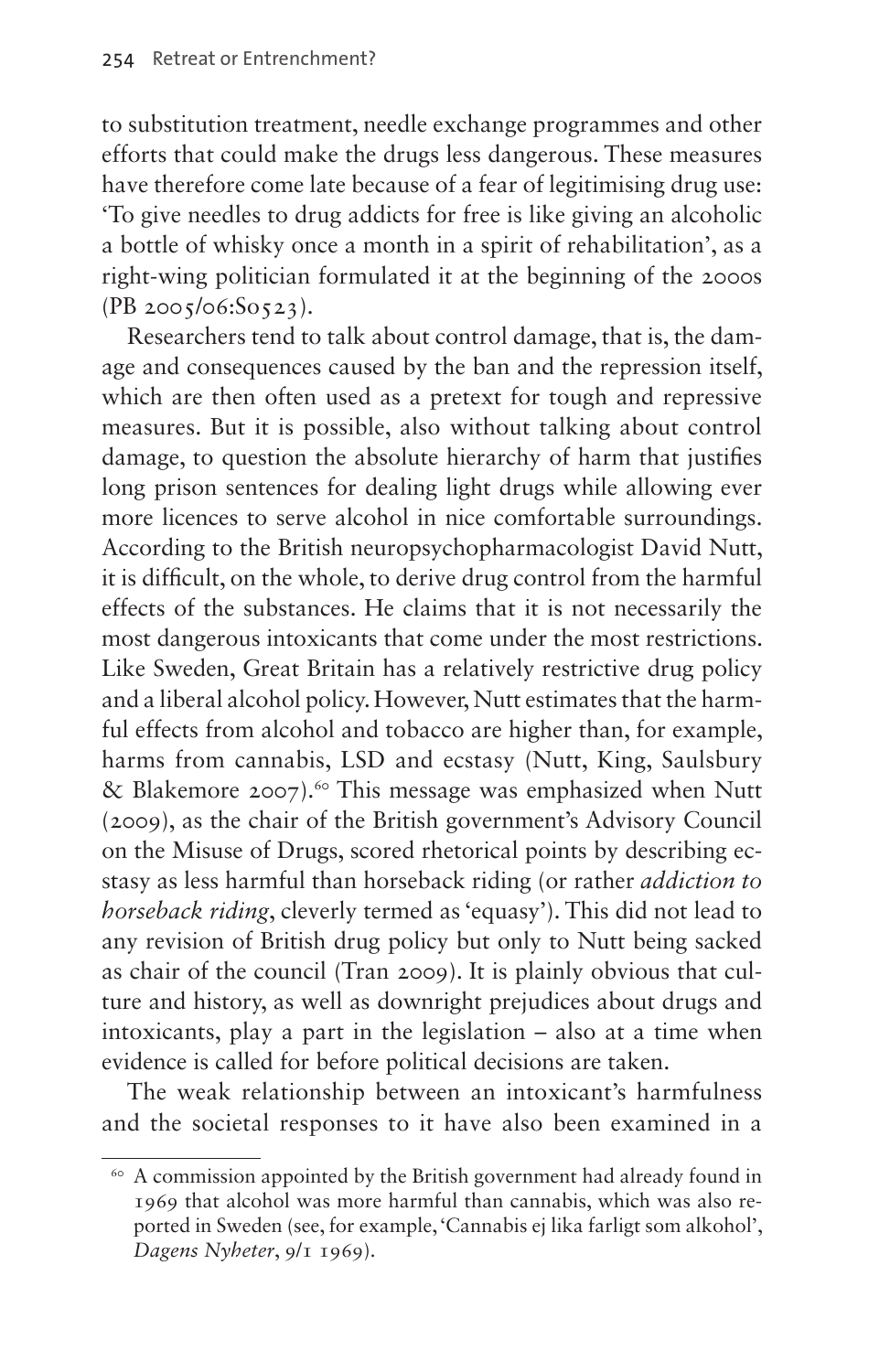number of historical studies (e.g. Berridge 2013; Gusfield 1996). It is, however, hard to appreciate various intoxicants' relation to injuries, mortality or dependence. Test methods and classifications change, estimates of necessary and sufficient causes of death are often problematic, diagnoses vary on the caregiver's skills and competences, traditions and financing models. Regardless of these difficulties, the official statistics can prove to be interesting and, even if for no other reason, can serve as a reasonable basis for political initiatives. According to the indicators employed by the Public Health Agency of Sweden (Folkhälsomyndigheten 2019a; 2019b), more than double the number of Swedes died of alcohol-related causes in 2016 than did of drug-related causes (1907) and 908 individuals, respectively). Alcohol is deemed to be the fifth most common cause to the national burden of disease (calculated as premature disability and death). It ranks just behind smoking, but clearly before drugs, which are not even among the ten most common causes (GBD 2017). While mortality and morbidity per user show a different picture, rational public health endeavours should perhaps also take these absolute figures as their starting point. But the discussion on whether intoxicants' harms should constitute the basis of intoxication policy has not had much of an impact on Swedish politicians.

Neither medicalisation nor discussion and contrasting of harms have led to any harmonisation of intoxication policies or, more importantly, to any liberalisation of the Swedish drug policy. This is not surprising since the drug question can hardly be reduced to a matter of fact, nor to any demonstrable relative harm where a one-dimensional critique of the disproportionality of drug policy would contribute to a collective awakening and cause our elected officials to change their opinion overnight. Rather, the drug issue is a matter of concern, with deep historical roots, broad social connotations, and firmly mixed with other political issues that go beyond instrumental reactions to drug consumption described as, for example, a public health problem. $61$ 

<span id="page-16-0"></span> $61$  For a critique of the critique of matters of facts vs matters of concern, see: Latour, B. (2004). Why has critique run out of steam? From matters of fact to matters of concern. *Critical Inquiry*, *30*(2), 225–248.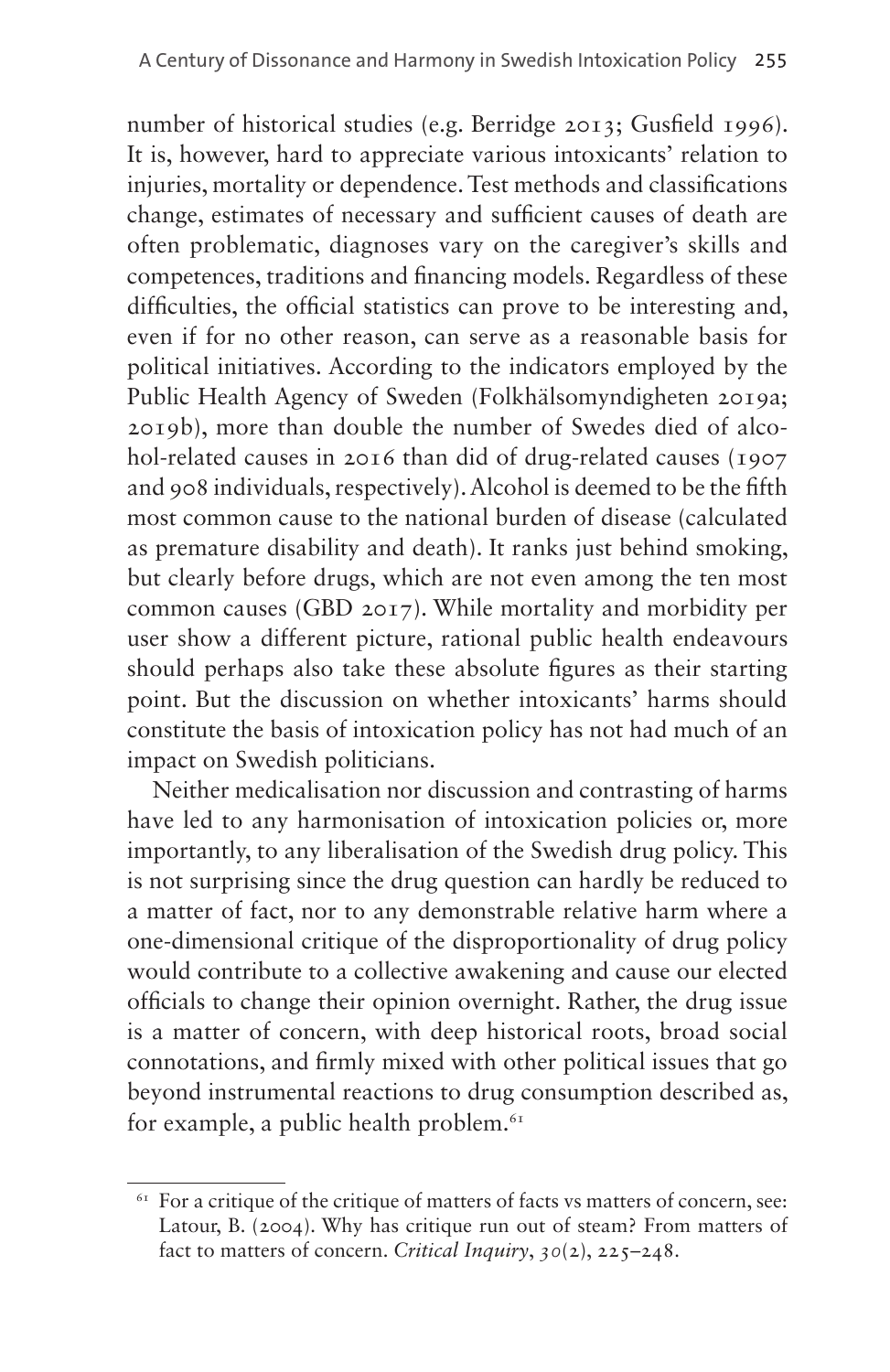Even within the narrower conceptual fields of understanding drug consumption as a disease, things get complicated because of the somewhat impressionistic use of the addiction model. Imprecise usage of key concepts within this model leads to a situation where this construction can legitimate a bit of anything, a dilemma that is older than the current brain-centred explanatory model. Already 50 years ago, the criminologist Nils Christie and the sociologist Kettil Bruun coined the term 'fat words' to refer to ambiguous concepts within the intoxication policy. They talked about drug addiction as one of these 'big, fat words without very much content' (Christie & Bruun 1969:68). But these words served a role as 'grease in the social machinery', and provided an opportunity to avoid unpleasant political conflicts because they are 'camouflaging unsolvable dilemmas' (Christie & Bruun 1969:71 f.).

Two consequences emerge from this vague conceptual usage. Firstly, common and politically potent concepts do not always provide a satisfactory account of the actual conditions. Sometimes it is obvious that politics, in fact, shies away from concepts that describe the reality in a good way. For example, a public enquiry some years after Sweden's entry into the EU discussed the option of more often describing substance abuse as dependency – not because it corresponded to any verifiable qualitative trait, but because the term was commonly used outside Sweden and would therefore make comparative studies easier (SOU 1999:90).

Secondly, the pragmatic use of concepts shows that this area is hardly governable by research. The intoxication policy is influenced by a number of factors, and when it happens to be legitimated by research, it is often a case of carefully selected knowledge in support of certain political arguments. Evidence-based politics is still politics, and the step is therefore easy to take towards politics-based evidence. For example, the political opposition against needle exchange programmes was typically driven by arguments grounded in an ideologically based questioning of research or anecdotal reasoning for one's own case (Eriksson & Edman 2017).

The dynamic character of the drug issue as a multidimensional matter of concern, the vague and even contradictory conceptual framing, and the importance of the drug issue as a vital tool for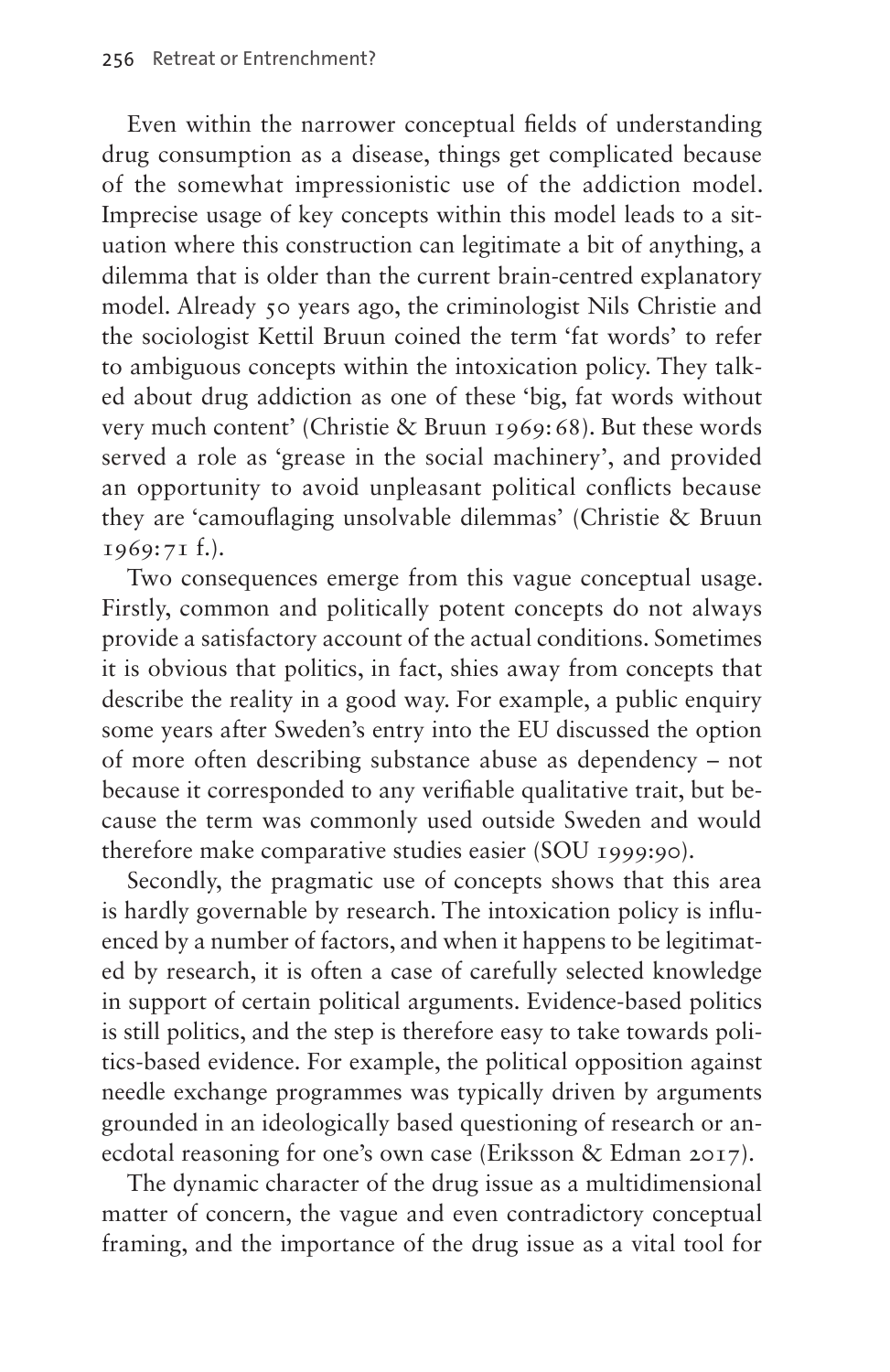various political discussions, all contribute to a drug political status quo. There are thus reasons to believe that the intoxication policy will only change in the face of strong forces. These could be political pressure groups fighting for drug user rights or politically useful problem descriptions or gains for the state. One strong new body of interest could be the market. A market-driven liberalisation is, however, not uncomplicated, nor logically necessary. As shown by Kleiman and Ziskind, legalisation of cannabis does not come in the form of a specific policy; it could be free or restrained, allowing marketing or not, drugs could be provided by for-profit or not-for-profit enterprises, in the form of a state monopoly, etc. According to the authors, a private, for-profit, vividly marketed solution – i.e. the US 'alcohol model' – would be 'the second-worst option (behind only continued prohibition)' (Kleiman & Ziskind 2019:277).

Nevertheless, this is where we see the stronger initiatives for a change, as exemplified by Swedish alcohol liberalisations. Regardless of the recurring alcohol political ambition to wield restrictive alcohol policies, the concrete implementation shows – with generous service licences and unlimited import for personal use, for example – a market-driven liberalisation. The proposed direct sales of alcohol by producers follow the market-oriented trend, when the reform is described as important for sparsely populated regions and the business sector. It is also clear that the direct sales are expected to appeal to a certain socioeconomic clientele. As a proponent of agrarian business interests expresses it, the direct sales seek 'the Swedish middle class [which] will grow increasingly inclined to spend money on really good-quality food and beverages' (Björklund 2017).

Is this market-driven liberalisation also the future for drug policies? If so, the alcohol industry surely has the money, and it is no coincidence that one of the biggest American alcohol producers has done deals within the newly legalised Canadian cannabis industry (Maloney & George-Cosh 2017). To allow this, however, there must be something in it for the state. In Canada and in the US states that have legalised cannabis, the expected tax revenues have clearly driven liberalised policies, and this is a plausible connection also on this side of the Atlantic (Colorado Department of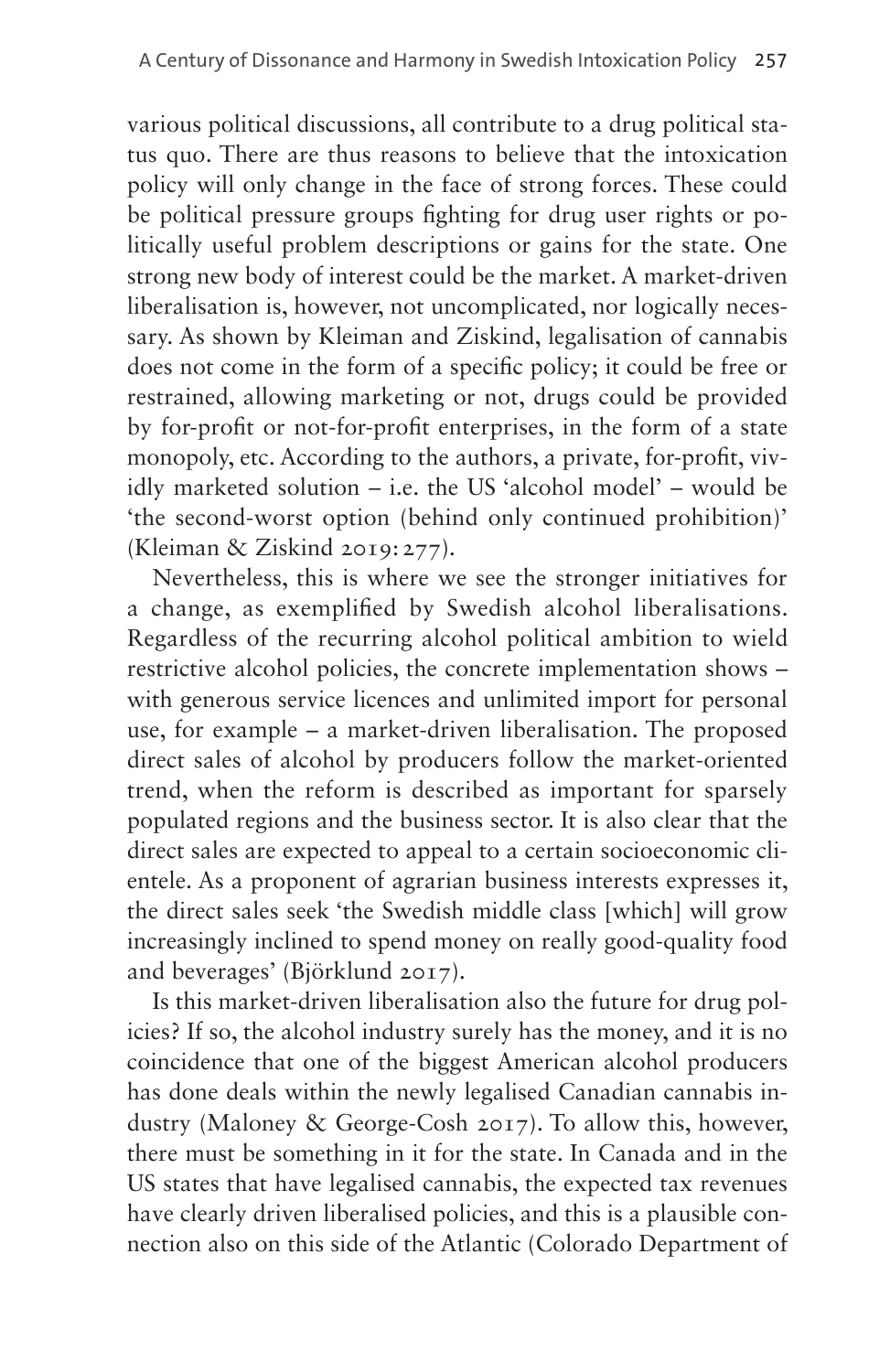Revenue, July 2021; Dehaas 2018; Kovacevich 2018). The great Finnish tax cuts on alcohol in 2004 were, for example, motivated, among other factors, by the desire to retain the tax revenue on alcohol sales, which the state risked losing otherwise (primarily to Estonia) (Mäkelä & Österberg 2009).

In Sweden, too, the state is an important economic stakeholder, and irrespective of the daily-quoted market friendliness of the current government, there is an interest to direct the significant tax revenue from the sales of alcohol into the public treasury. The historical development of the Swedish tobacco and gambling market also shows that the national public health ambitions have hardly been devoid of crude financial interests (Edman & Berndt 2020). The Swedish people will not be gifted any new tax-free sins.

The capital of intoxication is knocking at the door, and if we let it enter, it will be taxed, but the political price is the loss of an extremely potent symbolic issue. This is not just the problem of the year, soon to be replaced by another problem, as columnist Art Buchwald (1970) wittingly described the changing value of social problems. Sure, there are other problems aspiring to be the problem with a capital P in the 2020s – e.g. terrorism, migration or the environment – but the drug problem has served us well. Judging by the parliamentary debates since the mid 1960s, drug use can be explained by almost anything. The solution is therefore sought far and wide. Whether one wants to lower taxes or maintain a railway, the drug problem becomes politically useful in a way that alcohol no longer can (Christie & Bruun 1985; Edman 2012). It will be hard to replace such a problem.

### **References**

- Alkoholismen är ej att betrakta som en sjukdom. (1927). *Stockholms-Tidningen*, 24/2.
- Berridge, V. (2013). Demons: Our changing attitudes to alcohol, tobacco, & drugs. Oxford: Oxford University Press.
- Björklund, H. M. (2017). Uppblåst om gårdsförsäljning. *ATL Lantbrukets affärstidning*, 12/9.

Book of Proverbs 31:5 and 31:7.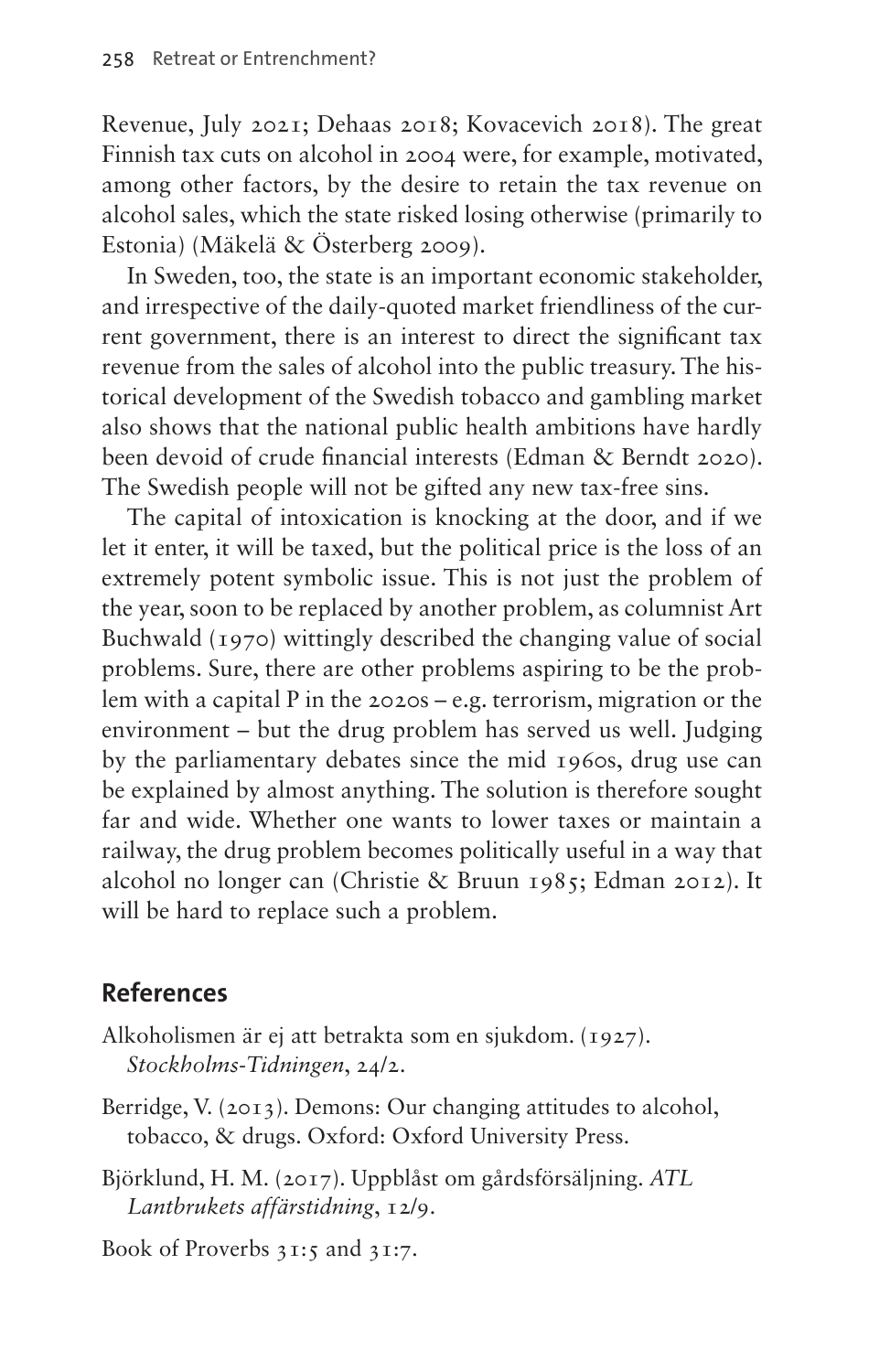- Buchwald, A. (1970). Crowning a year's problem. *The Sunday Missoulian*, 1/3.
- Cannabis ej lika farligt som alkohol. (1969). *Dagens Nyheter*, 9/1.
- Christie, N. & Bruun, K. (1969). Alcohol problems: The conceptual framework. In M. Keller & T. G. Coffey (Eds.), *Proceedings of the 28th International Congress on Alcohol and Alcoholism. Vol. 2*, Highland Park, N.J.: Hillhouse Press.
- Christie, N. & Bruun, K. (1985). Den gode fiende. Narkotikapolitikk i Norden. Oslo: Univ.-forl.
- Colorado Department of Revenue (2021, July 11). Marijuana Tax Reports, [https://cdor.colorado.gov/data-and-reports/marijuana](https://cdor.colorado.gov/data-and-reports/marijuana-data/marijuana-tax-reports) [-data/marijuana-tax-reports](https://cdor.colorado.gov/data-and-reports/marijuana-data/marijuana-tax-reports).
- De Basso, Sargon et al. (2019). Avkriminalisera bruk av narkotika i Sverige. *Aftonbladet*, 30/1.
- Dehaas, J. (2018). Provinces raked in revenue on day one of cannabis sales. *CTV News*, 18/10.
- Edman, J. (2004). Torken. Tvångsvården av alkoholmissbrukare i Sverige 1940–1981. Stockholm: Almqvist & Wiksell International.
- Edman, J. (2009). Vård till varje pris. Den psykiatriska tvångsvården av narkotikamissbrukarna 1968–1981. Stockholm: Stockholms universitet, Centrum för socialvetenskaplig alkohol- och drogforskning.
- Edman, J. (2012). Vård och ideologi. Narkomanvården som politiskt slagfält. Umeå: Borea.
- Edman, J. (2015). Temperance and modernity. Alcohol consumption as a collective problem 1885–1913. *Journal of Social History*, *49*(1), 20–52.
- Edman, J. (2016a). Alkoholen som katalysator. *Ikaros*, *13*(1–2), 17–19.
- Edman, J. (2016b). Harm to others rediscovered or eternal? *Nordic Studies on Alcohol and Drugs*, *33*(5–6), 479–481.
- Edman, J. (2016c). Transnational nationalism and idealistic science: The alcohol question between the wars. *Social History of Medicine*, *29*(3), 590–610.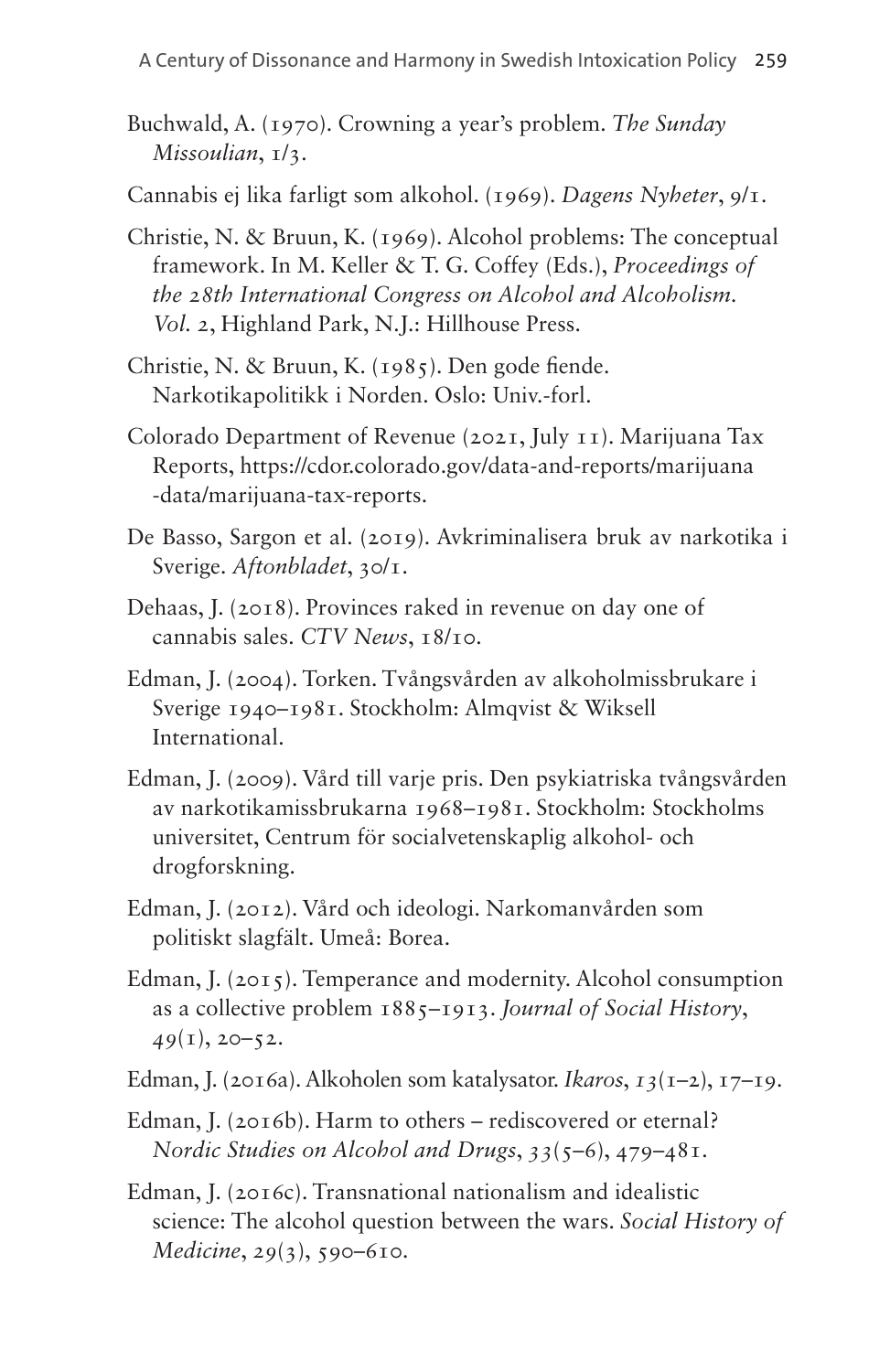- Edman, J. (2017). Swedish drug policy. In R. Colson & H. Bergeron (Eds.), *European Drug Policies: The Ways of Reform*. New York: Routledge,  $195-205$ .
- Edman, J. (2018). Un siècle de restrictions sur l'alcool: Un regard international et historique. In A. Coutant (Ed.), *Prohibitions*. Broché: Mare & Martin, 111-139.
- Edman, J. (2019). Drogerna: Den nya berusningspolitiken. In J. Björkman & P. Hadenius (Eds.), *Det nya Sverige*. Göteborg, Stockholm: Makadam Förlag.
- Edman, J. (2020). A medical challenge: The alcohol disease in Sweden 1946–1955. *Social History of Medicine*, *33*(1), 224–246.
- Edman, J. & Berndt, J. (2016). From boredom to dependence: The medicalisation of the Swedish gambling problem. *Nordic Studies on Alcohol and Drugs*, *33*(1), 81–110.
- Edman, J. & Berndt, J. (2018). Oniomaniacs: The popular framing of consumption as a disease. *Addiction Research & Theory*, *26*(6), 431–438.
- Edman, J. & Berndt, J. (2020). A thickening plot: Components and complexities in the political framing of the smoking problem in Sweden, 1957–1993. *Drugs: Education, Prevention and Policy*,  $27(2), 145-153.$
- Edman, J. & Olsson, B. (2014) The Swedish drug problem: Conceptual understanding and problem handling 1839–2011. *Nordic Studies on Alcohol and Drugs*, *31*(5–6), 503–526.
- Ekdal och Ekdal. (2019, February 19). Drogpolitiken. *SVT*. [https://](https://www.svtplay.se/ekdal-och-ekdal%20) [www.svtplay.se/ekdal-och-ekdal](https://www.svtplay.se/ekdal-och-ekdal%20).
- Engels, F. (1845). Die Lage der arbeitenden Klasse in England. Leipzig: Ej kursiverat. Wigand.
- Eriksson, L. & Edman, J. (2017). Knowledge, values, and needle exchange programs in Sweden. *Contemporary Drug Problems*, *44*(2), 105–124.
- Fattigvårdlagstiftningskommittén. (1911). Förslag till lag om behandling af alkoholister. Stockholm: Fattigvårdslagstiftningskommittén.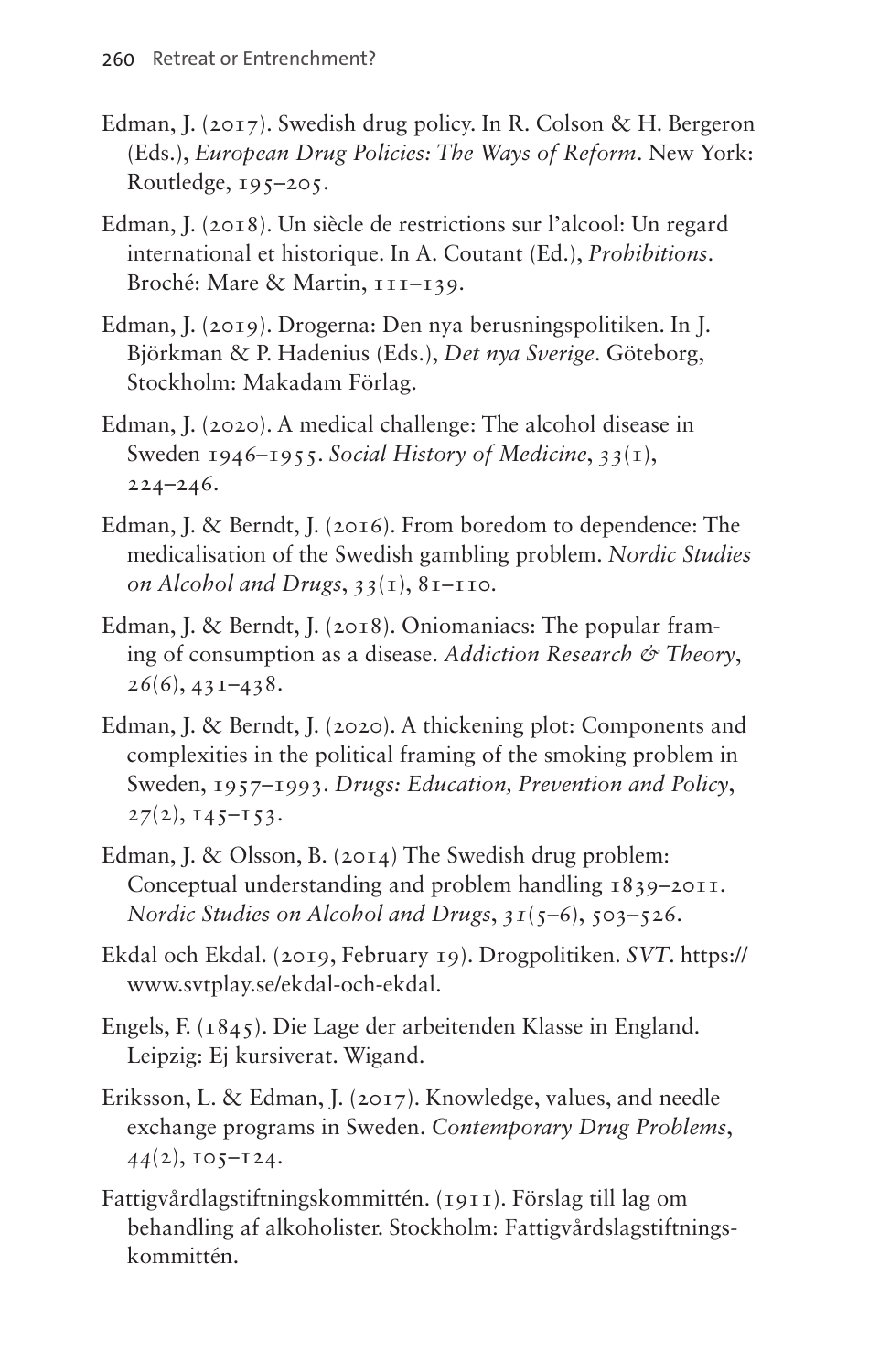- Folkhälsomyndigheten. (2021a, October 11). *Antal stadigvarande serveringstillstånd, 1992–2017.* [https://www.folkhal](https://www.folkhalsomyndigheten.se/folkhalsorapportering-statistik/statistikdatabaser-och-visualisering/alkoholdrycksstatistik-i-siffror/antal-stadigvarande-serveringstillstand/) [somyndigheten.se/folkhalsorapportering-statistik/statistik](https://www.folkhalsomyndigheten.se/folkhalsorapportering-statistik/statistikdatabaser-och-visualisering/alkoholdrycksstatistik-i-siffror/antal-stadigvarande-serveringstillstand/) [databaser-och-visualisering/alkoholdrycksstatistik-i-siffror/antal](https://www.folkhalsomyndigheten.se/folkhalsorapportering-statistik/statistikdatabaser-och-visualisering/alkoholdrycksstatistik-i-siffror/antal-stadigvarande-serveringstillstand/) [-stadigvarande-serveringstillstand/](https://www.folkhalsomyndigheten.se/folkhalsorapportering-statistik/statistikdatabaser-och-visualisering/alkoholdrycksstatistik-i-siffror/antal-stadigvarande-serveringstillstand/).
- Folkhälsomyndigheten. (2021b, October 11). *Socioekonomiska skillnader i alkohol, narkotika och tobak – delvis olika mönster för beroende och utsatthet.* [https://www.folkhalsomyndigheten](https://www.folkhalsomyndigheten.se/publicerat-material/publikationsarkiv/s/socioekonomiska-skillnader-i-alkohol-narkotika-och-tobak--delvis-olika-monster-for-beroende-och-utsatthet/) [.se/publicerat-material/publikationsarkiv/s/socioekonomiska](https://www.folkhalsomyndigheten.se/publicerat-material/publikationsarkiv/s/socioekonomiska-skillnader-i-alkohol-narkotika-och-tobak--delvis-olika-monster-for-beroende-och-utsatthet/) [-skillnader-i-alkohol-narkotika-och-tobak--delvis-olika-monster](https://www.folkhalsomyndigheten.se/publicerat-material/publikationsarkiv/s/socioekonomiska-skillnader-i-alkohol-narkotika-och-tobak--delvis-olika-monster-for-beroende-och-utsatthet/) [-for-beroende-och-utsatthet/](https://www.folkhalsomyndigheten.se/publicerat-material/publikationsarkiv/s/socioekonomiska-skillnader-i-alkohol-narkotika-och-tobak--delvis-olika-monster-for-beroende-och-utsatthet/).
- Folkhälsomyndigheten. (2019a, January 29). *Dödlighet enligt alkoholindex*. [https://www.folkhalsomyndigheten.se/folkhal](https://www.folkhalsomyndigheten.se/folkhalsorapportering-statistik/folkhalsans-utveckling/halsa/dodlighet-enligt-alkoholindex/) [sorapportering-statistik/folkhalsans-utveckling/halsa/dodlighet](https://www.folkhalsomyndigheten.se/folkhalsorapportering-statistik/folkhalsans-utveckling/halsa/dodlighet-enligt-alkoholindex/) [-enligt-alkoholindex/](https://www.folkhalsomyndigheten.se/folkhalsorapportering-statistik/folkhalsans-utveckling/halsa/dodlighet-enligt-alkoholindex/).
- Folkhälsomyndigheten. (2019b, January 29). *Narkotikarelaterad dödlighet*. [https://www.folkhalsomyndigheten.se/folkhal](https://www.folkhalsomyndigheten.se/folkhalsorapportering-statistik/folkhalsans-utveckling/halsa/narkotikarelaterad-dodlighet/) [sorapportering-statistik/folkhalsans-utveckling/halsa/narkotikare](https://www.folkhalsomyndigheten.se/folkhalsorapportering-statistik/folkhalsans-utveckling/halsa/narkotikarelaterad-dodlighet/) [laterad-dodlighet/.](https://www.folkhalsomyndigheten.se/folkhalsorapportering-statistik/folkhalsans-utveckling/halsa/narkotikarelaterad-dodlighet/)
- GBD 2016 Risk Factors Collaborators. (2017). Global, regional, and national comparative risk assessment of 84 behavioural, environmental and occupational, and metabolic risks or clusters of risks, 1990–2016: A systematic analysis for the Global Burden of Disease Study 2016. *The Lancet*, *390*, 1345–1422.
- Governmental Bill 1977/78:105. [https://data.riksdagen.se/fil](https://data.riksdagen.se/fil/C0A4841E-2798-4E2A-9B9D-3C6FB5F6DB50) [/C0A4841E-2798-4E2A-9B9D-3C6FB5F6DB50.](https://data.riksdagen.se/fil/C0A4841E-2798-4E2A-9B9D-3C6FB5F6DB50)
- Gusfield, J. R. (1996). Contested meanings: The construction of alcohol problems. Madison, Wis.: University of Wisconsin Press.
- Hughes, C. E. & Stevens, A. (2010). What can we learn from the Portuguese decriminalization of illicit drugs? *The British Journal of Criminology*, *50*(6), 999–1022.
- Johnsen, A. B. (2017). Historisk i Stortinget: Slutt på straff for rusmisbrukere. *Verdens Gang*, 13/12.
- Kassman, A. (1998). Polisen och narkotikaproblemet. Från nationella aktioner mot narkotikaprofitörer till lokala insatser för att störa missbruket. Stockholm: Almqvist & Wiksell International.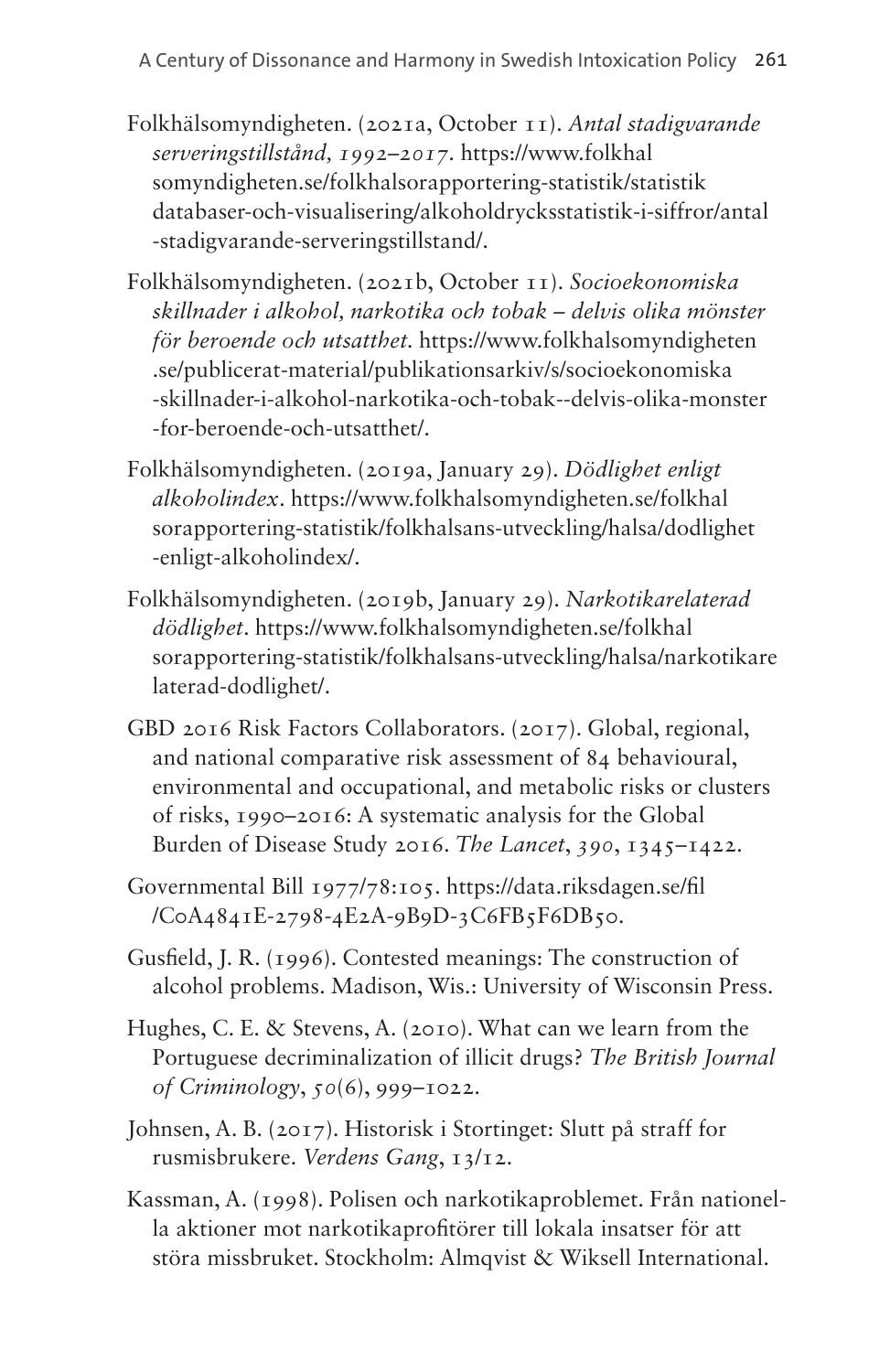- Kleiman, M. A. R. & Ziskind, J. (2019). Lawful access to cannabis: Gains, losses and design criteria. *Journal of Illicit Economies and Development*, *1*(3), 272–278.
- Kovacevich, N. (2018). Cannabis is a tax bonanza for states. *Forbes*,  $5/12$ .
- Lagrådets protokoll 27/2 1979. In Prop. 1979/80:1, part B. [https://data.riksdagen.se/fil/A3CF80E6-E66E-4385-8BFE-9116E8](https://data.riksdagen.se/fil/A3CF80E6-E66E-4385-8BFE-9116E8BBF223) [BBF223](https://data.riksdagen.se/fil/A3CF80E6-E66E-4385-8BFE-9116E8BBF223).
- Latour, B. (2004). Why has critique run out of steam? From matters of fact to matters of concern. *Critical Inquiry*, *30*(2), 225–248.
- Levine, H. G. (1978). The discovery of addiction: Changing conceptions of habitual drunkenness in America. *Journal of Studies on Alcohol*, *39*(1), 143–174.
- Lower House Parliamentary Bill 1944:310 (SKP). [https://weburn](https://weburn.kb.se/riks/tv%C3%A5kammarriksdagen/pdf/web/1944/web_mot_1944__ak__310/mot_1944__ak__310.pdf) [.kb.se/riks/tv%C3%A5kammarriksdagen/pdf/web/1944/web](https://weburn.kb.se/riks/tv%C3%A5kammarriksdagen/pdf/web/1944/web_mot_1944__ak__310/mot_1944__ak__310.pdf) mot  $1944$  ak  $310/mol$   $1944$  ak  $310.pdf$ .
- Lower House Parliamentary Record 1967:20, § 14 (H). [https://](https://weburn.kb.se/riks/tv%C3%A5kammarriksdagen/pdf/web/1967/web_prot_1967__ak__20/prot_1967__ak__20.pdf) [weburn.kb.se/riks/tv%C3%A5kammarriksdagen/pdf/web/1967](https://weburn.kb.se/riks/tv%C3%A5kammarriksdagen/pdf/web/1967/web_prot_1967__ak__20/prot_1967__ak__20.pdf) [/web\\_prot\\_1967\\_\\_ak\\_\\_20/prot\\_1967\\_\\_ak\\_\\_20.pdf.](https://weburn.kb.se/riks/tv%C3%A5kammarriksdagen/pdf/web/1967/web_prot_1967__ak__20/prot_1967__ak__20.pdf)
- Lundquist, G. R. (1983). Magnus Huss pionjären inom svensk alkoholforskning. *Alkohol och narkotika*, *77*(6), 18–23.
- Mäkelä, P. & Österberg, E. (2009). Weakening of one more alcohol control pillar: A review of the effects of the alcohol tax cuts in Finland in 2004. *Addiction*, *104*(4), 554–563.
- Maloney, J. & George-Cosh, D. (2017). Big brewer makes a play for marijuana beverages. *The Wall Street Journal*, 29/10.
- McCandless, P. (1984). 'Curses of civilization': Insanity and drunkenness in Victorian Britain. *British Journal of Addiction*, *79*(4), 49–58.
- McLaughlin, P. (1989) Responding to drunkenness in Scottish society: A socio-historical study of responses to alcohol problems. University of Stirling.
- Nordlund, A. (2005). Tobaksrökning och hälsa i Sverige under 1900-talet. In J. Sundin, C. Hogstedt, J. Lindberg & H. Moberg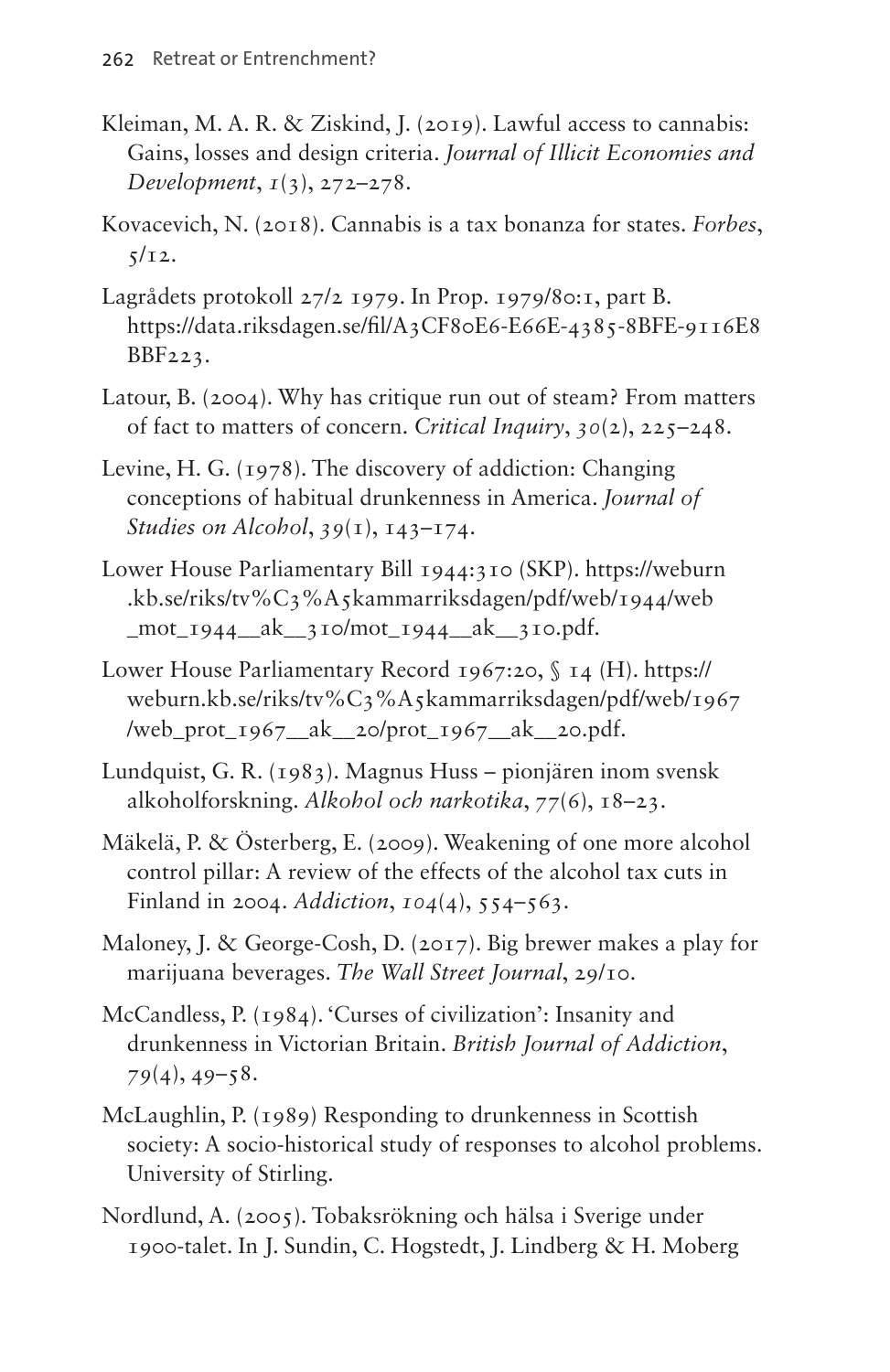(Eds.), *Svenska folkets hälsa i historiskt perspektiv*. Stockholm: Statens folkhälsoinstitut.

- Nutt, D. (2009). Equasy an overlooked addiction with implications for the current debate on drug harms. *Journal of Psychopharmacology*, *23*(1), 3–5.
- Nutt, D., King, L. A., Saulsbury, W. & Blakemore, C. (2007). Development of a rational scale to assess the harm of drugs of potential misuse. *The Lancet*, *369*(9566), 1047–1053.
- Parliamentary Bills [PB] 1997/98:So649 (V) [https://www.riksdagen](https://www.riksdagen.se/sv/dokument-lagar/dokument/motion/droger_GL02So649) [.se/sv/dokument-lagar/dokument/motion/droger\\_GL02So649](https://www.riksdagen.se/sv/dokument-lagar/dokument/motion/droger_GL02So649); 1998/99:So258 (V) [https://www.riksdagen.se/sv/dokument-lagar](https://www.riksdagen.se/sv/dokument-lagar/dokument/motion/drogpolitiken_GM02So258) [/dokument/motion/drogpolitiken\\_GM02So258;](https://www.riksdagen.se/sv/dokument-lagar/dokument/motion/drogpolitiken_GM02So258) 2005/06:So523 (KD) [https://data.riksdagen.se/fil/1AF1982F-BD1E-4DEB-A0AF](https://data.riksdagen.se/fil/1AF1982F-BD1E-4DEB-A0AF-E1726EB47012) [-E1726EB47012.](https://data.riksdagen.se/fil/1AF1982F-BD1E-4DEB-A0AF-E1726EB47012)
- Parliamentary Records [PR] 1971:136 [https://data.riksdagen.se/fil](https://data.riksdagen.se/fil/ED08B9E8-0B55-4A53-9DB1-1D8A76B11530) [/ED08B9E8-0B55-4A53-9DB1-1D8A76B11530](https://data.riksdagen.se/fil/ED08B9E8-0B55-4A53-9DB1-1D8A76B11530); 1977/78:160; 1996/97:94 [https://data.riksdagen.se/fil/E3592D47-EA09-4E37](https://data.riksdagen.se/fil/E3592D47-EA09-4E37-8B53-2FFDB96415A6) [-8B53-2FFDB96415A6;](https://data.riksdagen.se/fil/E3592D47-EA09-4E37-8B53-2FFDB96415A6) 1998/99:58 [https://data.riksdagen.se/fil](https://data.riksdagen.se/fil/B0BB7183-0DEF-42A6-934C-491CD714701D) [/B0BB7183-0DEF-42A6-934C-491CD714701D;](https://data.riksdagen.se/fil/B0BB7183-0DEF-42A6-934C-491CD714701D) 2017/18:107 [https://data.riksdagen.se/fil/9D1E1CDE-498F-4622-B6E8](https://data.riksdagen.se/fil/9D1E1CDE-498F-4622-B6E8-A1C116675139//) [-A1C116675139](https://data.riksdagen.se/fil/9D1E1CDE-498F-4622-B6E8-A1C116675139//).
- Regeringens skrivelse 2015/16:86: *En samlad strategi för alkohol-, narkotika-, dopnings- och tobakspolitiken 2016–2020*. [https://](https://www.regeringen.se/491aa1/contentassets/0cb3c9b3b28b49678a7205a3672b3e85/en-samlad-strategi-for-alkohol--narkotika--dopnings--och-tobakspolitiken-20162020-skr.-2015_16-86.pdf) [www.regeringen.se/491aa1/contentassets/0cb3c9b3b28b](https://www.regeringen.se/491aa1/contentassets/0cb3c9b3b28b49678a7205a3672b3e85/en-samlad-strategi-for-alkohol--narkotika--dopnings--och-tobakspolitiken-20162020-skr.-2015_16-86.pdf) [49678a7205a3672b3e85/en-samlad-strategi-for-alkohol](https://www.regeringen.se/491aa1/contentassets/0cb3c9b3b28b49678a7205a3672b3e85/en-samlad-strategi-for-alkohol--narkotika--dopnings--och-tobakspolitiken-20162020-skr.-2015_16-86.pdf) [--narkotika--dopnings--och-tobakspolitiken-20162020-skr.-2015](https://www.regeringen.se/491aa1/contentassets/0cb3c9b3b28b49678a7205a3672b3e85/en-samlad-strategi-for-alkohol--narkotika--dopnings--och-tobakspolitiken-20162020-skr.-2015_16-86.pdf)  $_16-86.$ pdf.
- Roumeliotis, F. (2016). Ideological closure: Drug prevention in a post-political society. Stockholm: Department of Sociology, Stockholm University.
- Schrad, M. L. (2007). The prohibition option. Transnational temperance and national policymaking in Russia, Sweden and the United States. University of Wisconsin–Madison.
- Schrad, M. L. (2010). The political power of bad ideas: Networks, institutions, and the global prohibition wave. Oxford: Oxford University Press.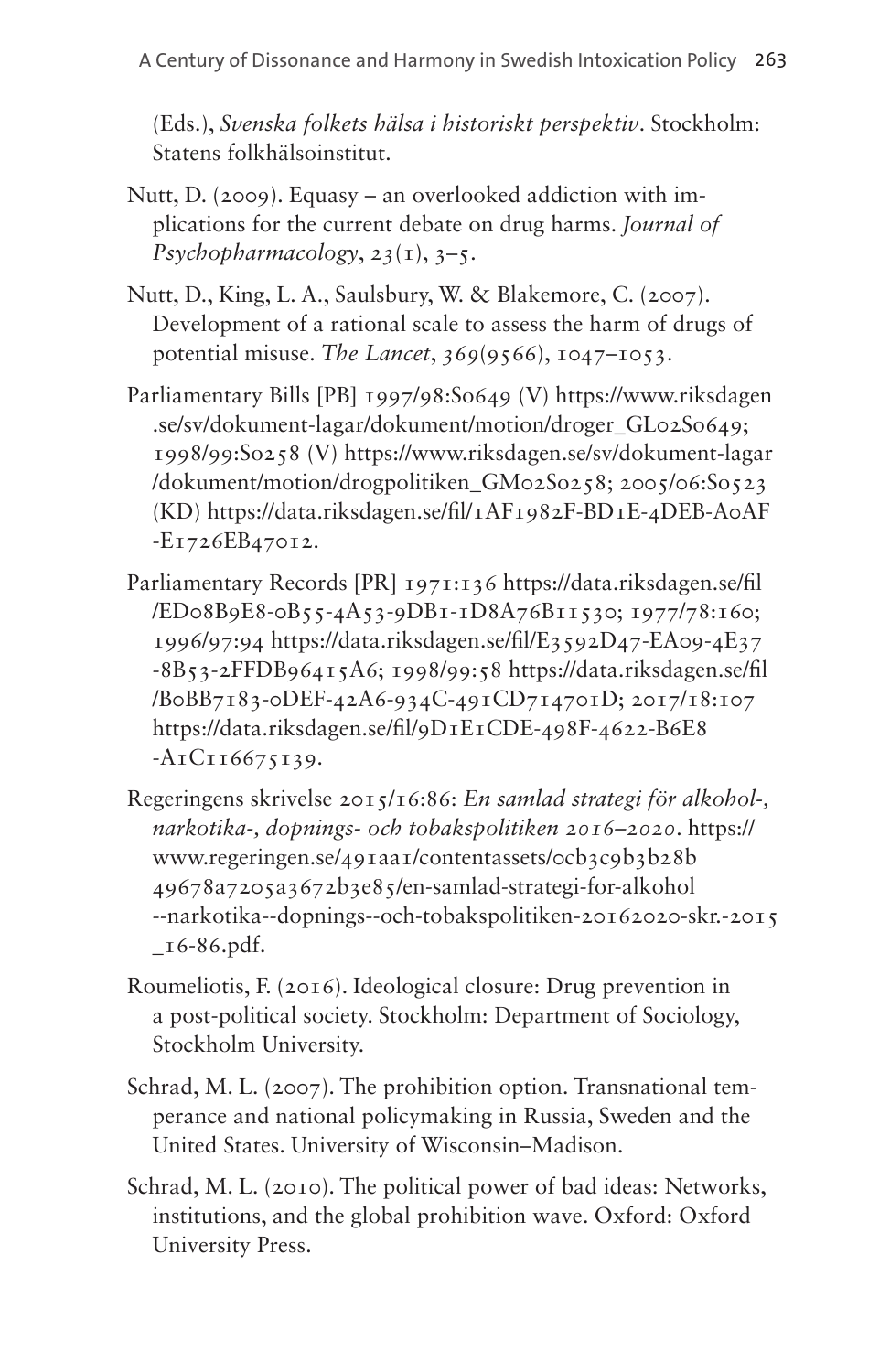SiS (2018). *Personer intagna på SiS LVM-hem 2017.* Statens institutionsstyrelse. [https://www.stat-inst.se/webbshop/3-2018-personer](https://www.stat-inst.se/webbshop/3-2018-personer-intagna-pa-sis-lvm-hem-2017/) [-intagna-pa-sis-lvm-hem-2017/](https://www.stat-inst.se/webbshop/3-2018-personer-intagna-pa-sis-lvm-hem-2017/).

Socialdepartementet (2012). dnr S2012/4504/FST.

Socialstyrelsen (2017). *Nationella riktlinjer för vård och stöd vid missbruk och beroende: vetenskapligt underlag*.

SoU 1977/78:36.

SoU 2019/20:7.

- SOU 1948:23, *Betänkande med förslag till lag om nykterhetsvård m.m.*
- SOU 1967:25, *Narkotikaproblemet. Del 1: Kartläggning och vård*.
- SOU 1967:36, *Nykterhetsvårdens läge. Del I. Klientel och behandlingsresurser*.
- SOU 1967:37, *Nykterhetsvårdens läge. Del II. Bilagor*.
- SOU 1967:41, *Narkotikaproblemet. Del 2: Kontrollsystemet*.
- SOU 1969:52, *Narkotikaproblemet. Del 3: Samordnade åtgärder*.
- SOU 1969:53, *Narkotikaproblemet. Del 4: Socialmedicinska och kliniska undersökningar*.
- SOU 1974:39, *Socialvården. Mål och medel*.
- SOU 1977:40, *Socialtjänst och socialförsäkringstillägg. Lagar och motiv*.
- SOU 1981:7, *Lag om vård av missbrukare i vissa fall*.
- SOU 1999:90, *Narkotikastatistik om samhällets behov av information om narkotikastatistik*.

SOU 2009:22, *En ny alkohollag*.

- SOU 2011:35, *Bättre insatser vid missbruk och beroende*.
- Statement of Government Policy (2019, January 1). [https://www](https://www.regeringen.se/48f68a/contentassets/6e0630547665482eaf982c4777f42f85/regeringsforklaringen-2019.pdf) [.regeringen.se/48f68a/contentassets/6e0630547665482eaf](https://www.regeringen.se/48f68a/contentassets/6e0630547665482eaf982c4777f42f85/regeringsforklaringen-2019.pdf) [982c4777f42f85/regeringsforklaringen-2019.pdf.](https://www.regeringen.se/48f68a/contentassets/6e0630547665482eaf982c4777f42f85/regeringsforklaringen-2019.pdf)
- Swedish Radio 5/12 2018, [https://sverigesradio.se/sida/artikel](https://sverigesradio.se/sida/artikel.aspx?programid=83&artikel=7106046) [.aspx?programid=83&artikel=7106046.](https://sverigesradio.se/sida/artikel.aspx?programid=83&artikel=7106046)